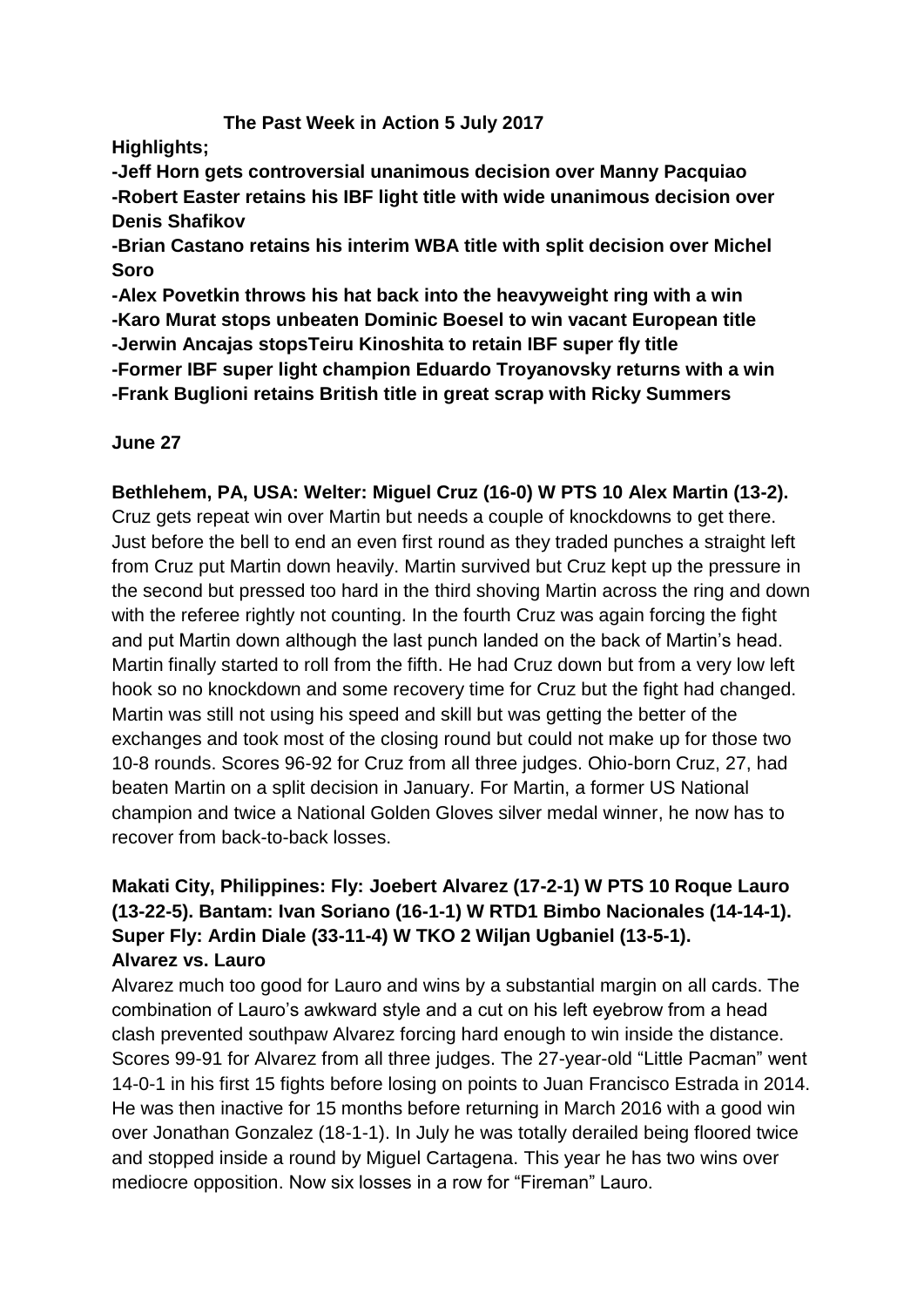#### **Soriano vs. Nacionales**

Nacionales came in 6lbs over the contract weight and had to use 10oz. gloves. It made little difference as Soriano handed him a beating and Soriano retired in his corner after one round. "Bomba" Soriano makes it 8 wins by KO/TKO and is 12-0-1 in his last 13 fights. Nacionales is 2-8 in his last 10 fights and has lost his last four fights failing to get past the second round in any of them.

#### **Diale vs. Ugbaniel**

Seasoned pro Diale gets win as southpaw Ugbaniel retires in the second round due to an arm injury. Diale turned pro at 17 and has won Philippines, OPBF and WBC titles. He lost to Julio Cesar Miranda for the WBO fly title in 2011 and in his last fight in February was beaten on points by Welshman Andrew Selby. Three losses in a row for Ugbaniel.

#### **June 29**

**Moscow, Russia: Cruiser: Maksim Vlasov (39-2) W TKO 3 Mussa Ajibu (28-9-5).** Vlasov has little trouble in dismissing overmatched Malawian Ajibu. After a slow opening to the first round after Vlasov studied the unusual running and flapping style of Ajibu he then cut loose late in the round and floored the Malawian with a left and right to the head. Ajibu made it to his feet but was almost put down again just before the bell. Vlasov had Ajibu down with a straight right in the second and was really just playing with Ajibu. In the third Vlasov continued to chase the Malawian. Ajibu first slipped to the canvas on water in his own corner and the tumbled to the floor awkwardly from no discernible punch and the referee just waived the mismatch off Vlasov makes it 22 wins by KO/TKO. The tall 30-year-old Russian has lost only one of his last 19 fights and that was on points against Gilberto Ramirez in 2015. He has scored 9 wins since including climbing off the floor to garner inside the distance victories over Ismayl Sillah and Rakhim Chakhkiev. He is rated WBO 5/IBF 6(5)/WBA 9/WBC 11but like many other light heavies is waiting in the wings for the Andre Ward/Sergey Kovalev/Adonis Stevenson trilogy to play out. Ajibu was 11-1-2 at one time against mainly domestic and low level opposition and is now 6-8-3 in his last 17 fights.

**Bangkok, Thailand: Fly: Stamp Kiatniwat (17-1) W PTS 12 Michael Enriquez (13-6-1).** Stamp (Yutthana Kaensa) gets unanimous decision over Enriquez in a real war including an example of the advantage of fighting at home. This was a fastpaced gruelling battle fought with skill and guts. Both showed strong jabs and sharp combinations and neither was willing to retreat when punches were being swapped. Stamp was content for most of the fight to let Enriquez come forward and counter and both fighters were rocked time and again by overhand rights. Stamp seemed to be slightly the harder puncher and the busier but the rounds were close. In the seventh as they traded along the ropes Enriquez landed a perfect short left hook that sent Stamp crashing down. The Thai was up at four and after the count Enriquez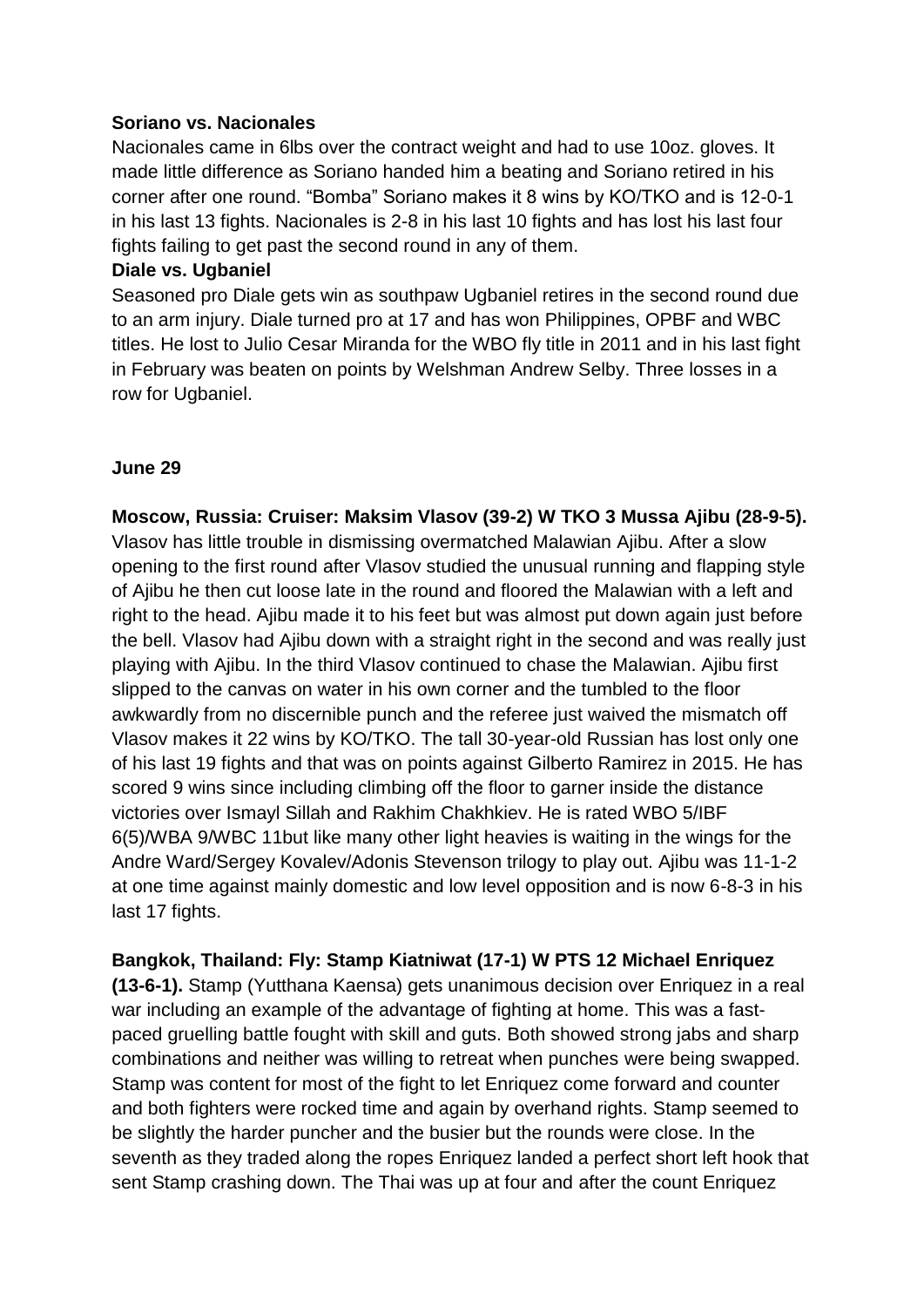battered away as Stamp tried to run and hold. He was trapped in a corner and taking heavy punishment when the bell went. The round had only gone 1 minute and 40 seconds instead of 3 minutes (I timed it three times) so the bell went 80 seconds early. The knockdown gave Enriquez considerable impetus but Stamp eventually recovered and over the late rounds both were rocked again with Stamp under heavy pressure at the final bell. Scores 115-112 twice and 116-112 all for Stamp who wins the WBA Asian title. The former WBA interim champion just deserved the decision but the short round was disgraceful. Enriquez's team have protested and it is a protest that should be upheld

## **June 30**

# **Toledo, Ohio: Light: Robert Easter (20-0) W PTS 12 Denis Shafikov (38-3-1). Welter: Jamontay Clark (12-0) W PTS 8 Ivan Golub (13-1). Super Welter: Julian Williams (23-1-1) W TKO 7 Joshua Conley (14-2-1).**

#### **Easter vs. Shafikov**

Easter retains the IBF title with wide unanimous decision over little Russian terrier Shafikov who just can't overcome the huge physical advantages of Easter

#### **Round 1**

With his advantages in height and reach Easter boxed on the retreat constantly prodding out his jab and throwing long rights. Shafikov kept tracking Easter around the ring but when he did throw a punch he had to reach so far with it that it had lost its power by the time it arrived.

Score 10-9 Easter

#### **Round 2**

Easter stood his ground and traded with Shafikov in the second. It gave Shafikov the chance to score with some hooks but Easter was banging home straight rights and an uppercut snapped back the head of Shafikov

Score 10-9 Easter 20-18

## **Round 3**

Once again Easter was standing in front of Shafikov and punching with him. Easter was only using the jab as a range finder for the jarring straight rights. Shafikov had some success with left hooks but a right from Easter stopped the Russian in his tracks.

#### Score 10-9 Easter 30-27

#### **Round 4**

Easter choose to go head to head with Shafikov showing no footwork at all but just brawling. That allowed Shafikov to get through with left hooks and he did enough to take the round.

Score 10-9 Shafikov 39-37

## **Round 5**

The fifth round was close. Easter had gone back to the jab and move then firing straight rights. He did not throw as many punches as in the earlier rounds but was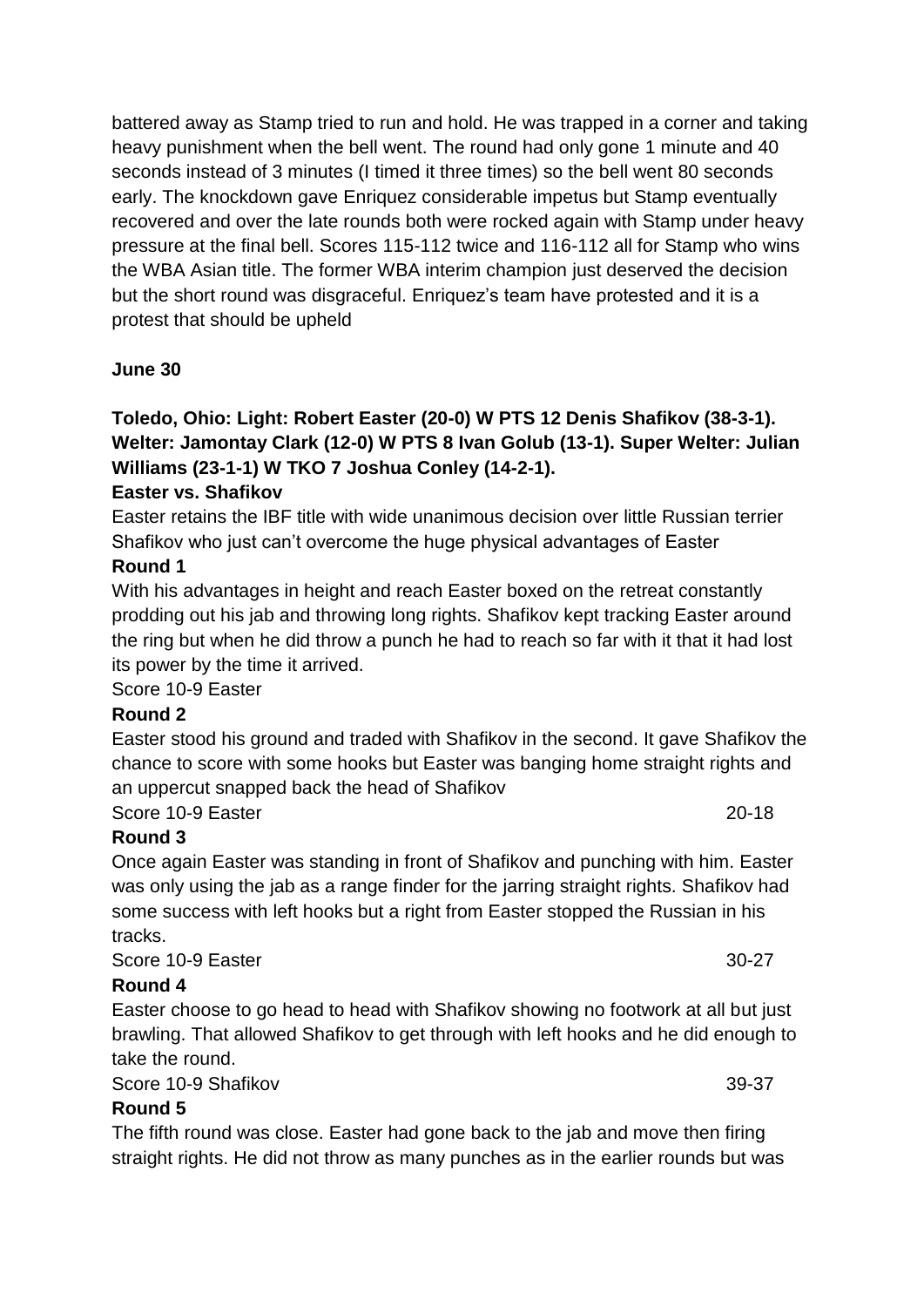Score 10-9 Easter 49-46

# **Round 6**

Easter started by jabbing and moving slotting home straight rights and the occasional left hook. Shafikov pressed hard and landed some leaping lefts and over the last minute as they stood head to head the Russian was able to score more. Easter was showing a bruise under his left eye Score 10-9 Shafikov 58-56

# **Round 7**

Shafikov chased in vain in the seventh. He marched forward but straight into counters from Easter who again was firing and moving and tying Shafikov up inside. Score 10-9 Faster 68-65

# **Round 8**

The eighth was a closer round. Shafikov upped his pace but Easter was still able to spear the challenger with jabs and combinations as he marched forward and tied him up when he got close.

Score 10-9 Easter 78-74

# **Round 9**

Another close round. After boxing and countering over the first two minutes Easter again elected to stand and brawl. Shafikov got through with some looping lefts but the accurate work was coming from Easter.

Score 10-9 Easter 88-83

# **Round 10**

Easter again decided to just stand and trade in this one. He was throwing some quick combinations but they were light punches and Shafikov either blocked them or ducked under them. Shafikov scored with hooks throughout the round and finished with a burst of punches just before the bell.

Score 10-9 Shafikov 97-93

# **Round 11**

It was jab and move again from Easter. He was spearing Shafikov with jabs and catching him with short rights and holding to prevent Shafikov working inside. Shafikov was swinging wildly looking for a punch to save the fight.

Score 10-9 Easter 10-102

# **Round 12**

Easter was not looking to engage in the last just dancing and moving. Shafikov kept coming and eventually Easter was forced to stand and that allowed Shafikov to fight inside. Easter was throwing quick light combination and Shafikov digging in with hooks and I could not separate them.

Score 10-10 Even 117-112

# **Official scores: 120-108 twice and 116-112 all for Easter**

Fighting in his hometown the 26-year-old Easter was making the second defence of his IBF title. He again showed his speed and skill and handled the all-out aggression of the Russian well. In winning this fight he dispensed with his mandatory obligations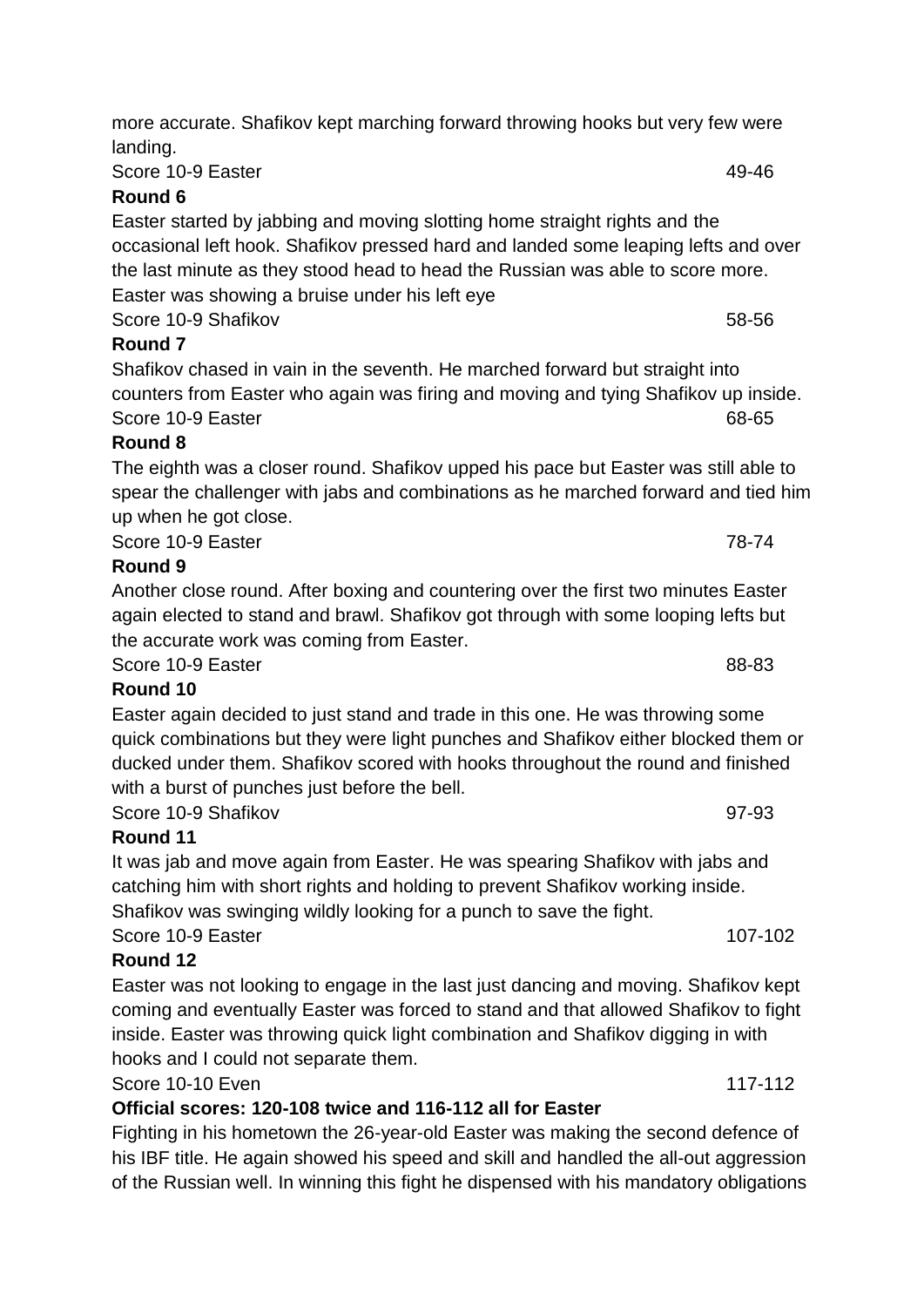so can look forward to a couple of voluntary fights. With Shafikov just 5'5" (165cm) against the 5'11" (180cm) Easter this was always going to literal be a tall task for the Russian. He stuck with it walking through everything in an attempt to win but the handicap was too much. He had lost on points to Miguel Vazquez for the same IBF title in 2014 and to Rances Barthelemy, another 5'11" fighter, for the vacant IBF title in 2015. If the 32-year-old Djingis Khan had hollow legs he would be a world champion at super bantam or feather and it remain to be seen whether he will ever get a fourth title chance.

#### **Golub vs. Clark**

Clark gets hotly disputed decision over Golub. Golub clearly took the first round. He was getting past the longer reach of Clark and scoring with straight lefts to the head and body. Clark was more aggressive in the second taking the fight to Golub and scoring with some good lefts. They both landed some heavy stuff in the third Clark was a bit wild with his punches and with his greater accuracy Golub took the round. The fourth was also Golub's. Clarke took the fight to Golub early but some crisp shots inside had him on the back foot and just before the bell a right hook to the chin had Clark stumbling into the ropes on unsteady legs. Golub tried to capitalise on that but they got tangled and Clark fell to the canvas with the bell going at that point. Golub took the fifth. Clark was just looking to stay out of trouble but was getting nailed with hard lefts. Golub was throwing more and landing more in the sixth but Clarke rebounded to score with some good counters to take the seventh. Golub pursued Clarke throughout the eighth easily out-landing him and looking a clear winner. Scores 77-75 twice and 79-73 all for Clark! For me and much of the crowd Golub won the all-southpaw battle but it is what the judges say that matters. The 22 year-old local fighter won a gold medal at the National PAL Tournament and the US Elite Championships as well as representing the USA at the World Championships so he has good credentials but was lucky here. Brooklyn-based Ukrainian Golub, 28 loses his unbeaten tag but was unlucky to do so.

#### **Williams vs. Conley**

Williams returns with a win as he halts Conley in seven rounds. Williams came out firing looking to end this early and Conley was under pressure but showing a tight defence and countering when he saw the chance. Williams switched to southpaw in the second. He was still forcing the fight. Conley who also switched to southpaw was trading more but Williams was doing some serious body work. As the fight developed Williams was forcing the pace with Conley hitting back hard but spending more and more time fighting with his back to the ropes. Williams had Conley pinned to the ropes for most of the sixth only for Conley to fight back hard just before the bell. In the seventh a short right hook had Conley backing along the ropes and going down on one knee. It was a strange knockdown almost as though he had injured an eye. He got up and when the fight resumed Williams had Conley on the ropes and was unloading punches and Conley's corner threw in the towel with everyone a little perplexed by the stoppage. First fight for "J Rock" Williams since being knocked out in five rounds by Jermall Charlo in a challenge for the IBF title in December. He will be looking to work his way back to another title shot. Conley's other defeat was a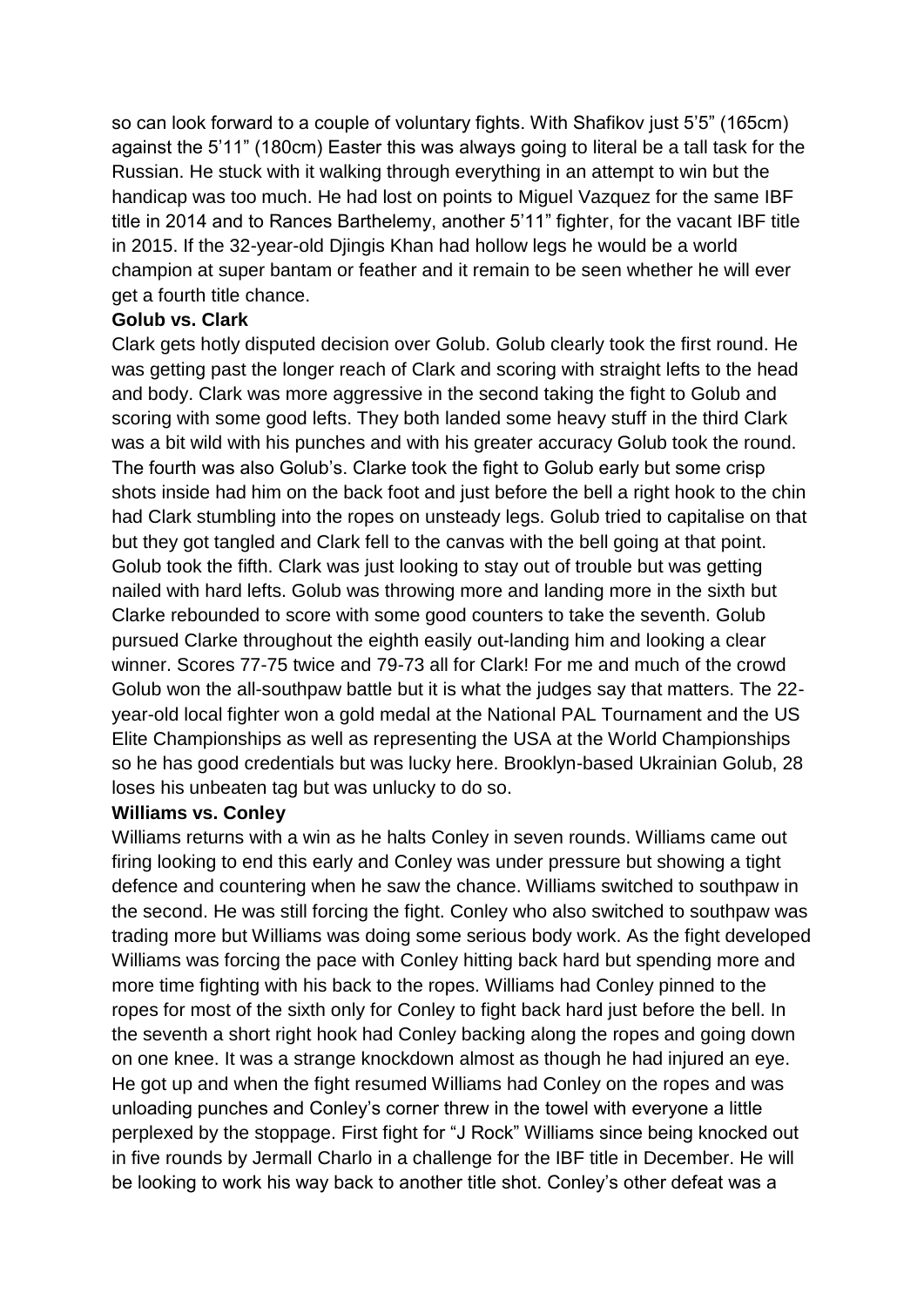split verdict against unbeaten Daquan Arnett in 2015 and he had scored three inside the distance wins since then.

# **Indio, CA, USA: Bantam: Oscar Negrete (17-0) W RTD 8 Sergio Frias (19-7-2). Light Ryan Martin (19-0) W PTS 10 Marcos Jimenez (22-8). Super Feather: Lamont Roach (14-0) W PTS 10 Jesus Valdez (20-3-1). Welter: Keandre Gibson (17-1-1) W PTS 8 Dennis Dauti (14-3).**

## **Negrete vs. Frias**

Negrete bludgeons Frias to defeat with relentless pressure. Negrete went after Frias from the start forcing him to fight with his back against the ropes for much of the fight. Negrete was using a high tight guard and working the body in close. Frias was countering when he could but his punches did not have the power or the accuracy to keep Negrete off. The relentless pressure was slowly breaking Frias up and he was throwing less and less with Negrete landing more and more. Short hooks and uppercuts inside followed by two rights to the head and a wicked left to the body floored Frias in the third. The fight continued to be one-sided. Nothing Frias could do was halting the march of Negrete who just kept digging to the body and landing chopping rights to the head. By the seventh Frias was finding it hard to hold his hands up and was in survival mode but not making a good job of it. He rallied but it was a last fling. Frias took a brutal beating in the eighth and the referee asked the doctor to examine him in the interval. Initially it was clear he was willing to allow Frias to continue but the fighter was finished and his corner pulled him out. Californianbased Colombian Negrete, 29, wins the NABF title and has 7 wins by KO/TKO. He has beaten some reasonable level opposition but no names so far. Fourth loss by KO/TKO for Frias but in fairness this is only his second fight in the last 19 months.

## **Martin vs. Jimenez**

Martin scores a shut-out against Jimenez. It was a very one-sided fight. Martin was too quick for the veteran and pressed hard in every round. Jimenez fought a defensive rear action with Martin dominating every round walking Jimenez down and scoring with heavy shots to head and body. In his frustration at not getting Jimenez to open up Martin tried standing in front of Jimenez and dropping his hands but that did not work. Although Martin pounded away Jimenez showed good punch resistance and was never in any real trouble. Scores 100-90 for Martin from all three judges. The 24-year-old Cleveland-based "Blue Chip" was coming off an impressive stoppage of Bryant Cruz (17-1) in March. The former US Under-19 champion is already rated IBF 11/WBO 15. Dominican Jimenez, 33, was 2-3 in his previous 5 fights with the losses being to Anthony Peterson, Jose Felix and Stephen Ormond. **Roach vs. Valdez**

Roach retains the WBC Youth Silver title with win over Valdez. Roach had too much speed and skill for Valdez. He built his strategy around a sustained body attack with Valdez ready to stand and trade. In most rounds Roach was impressing with some blazing combinations but impressive inside work from Valdez, mainly some sharp uppercuts, allowed him to stay competitive until he tired badly over the late rounds. As he faded Roach turned up the heat looking to get an inside the distance win. But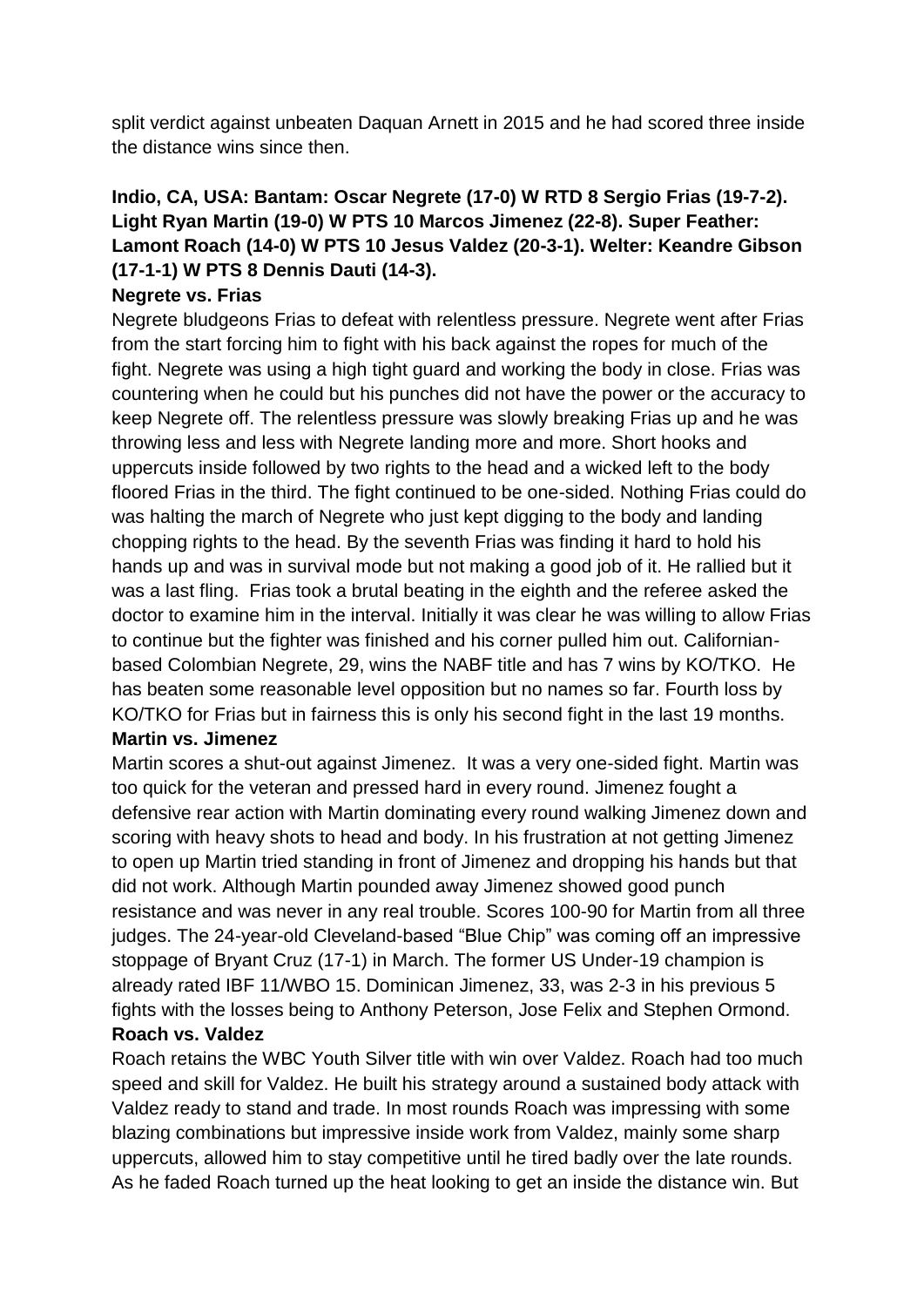Valdez stayed there. Scores 100-90, 98-92 and 97-93 all for Roach who was making the first defence of his Youth title. The 21-year-old from Maryland, the 2013 National Golden Gloves champion, had knocked out former double world title challenger Alejandro Valdez in 101 seconds in January. Valdez, 24, did well to last the distance but his record is padded with some very poor opposition.

#### **Gibson vs. Dalut**

Gibson gets back into the winning column with unanimous decision over Swissbased Greek Dalut. This was a tough, hard fought contest with both fighters willing to stand and exchange punches. Gibson had height and reach on his side and when he used those advantages he was in control. However he found Dalut a difficult opponent in what was a good learning fight for Gibson. Scores 80-72, 79-73 and 77- 75 all for Gibson. After good wins over seasoned pro Hector Velazquez and Mahonry Montes Gibson took a big step up in opposition and was floored and halted by Antonio Orozco in four rounds in April. Dalut's other two losses are close points decisions against good quality opposituion in Nicolas Gonzalez and Eddie Gomez

## **Atlantic City, NJ, USA: Welter: Ray Robinson (24-2) W TEC DEC 7 Breidis Prescott (30-10). Feather: Luis Lebron (9-0-1) W PTS 10 Manuel Botti (22-1-1). Robinson vs. Prescott**

Robinson gets technical decision victory after a clash of heads leads to severe injury to Prescott. Robinson had outworked the fading Colombian and built a good lead winning each of the first six rounds clearly. In the seventh both lunged forward with a punch and their heads banged together hard. The impact sent Prescott back and down to the canvas causing some concern over the extent of his injury and he left the ring on a stretcher. The fight was stopped and it was left to the score cards to select the winner and all three judges had Robinson in front 70-63. Southpaw Robinson suffered consecutive losses to Brad Solomon in 2009 and Shawn Porter in 2010 but has won 13 on the bounce since then beating some creditable opposition on the way and is rated WBC 10/WBO 12/IBF 12(10). Prescott, 34, has fallen away badly and is now 4-7 in his last 11 fights.

## **Lebron vs. Botti**

Lebron proves too strong and too fit for Dominican Botti. Over the early rounds Botti managed to stay in the fight with his work rate but there was no power in his punches. Lebron kept applying pressure. He was strong and punched harder. Botti tried to match him but in taking the fight to Lebron was getting caught time and again with hard punches from both hands. Botti kept pitching but was taking some serious punishment and did well to stay to the final bell. Scores 100-90, 99-91 and 98-92 all for Lebron. The 23-year-old "Popeye" from Puerto Rico was moving up to ten rounds for the first time and collects the vacant WBA Fedelatin title. "El Zombie" Botti showed guts but was well beaten. His record is typical of so many fighters from the DR in that 11 of his victims had never won a fight and his last opponent was 1-21.

**Buenos Aires, Argentina: Super Feather: Pablo Ojeda (13-3) W KO 8 Daniel Brizuela (28-8-2,1ND).** Ojeda continues his run of good form with kayo of more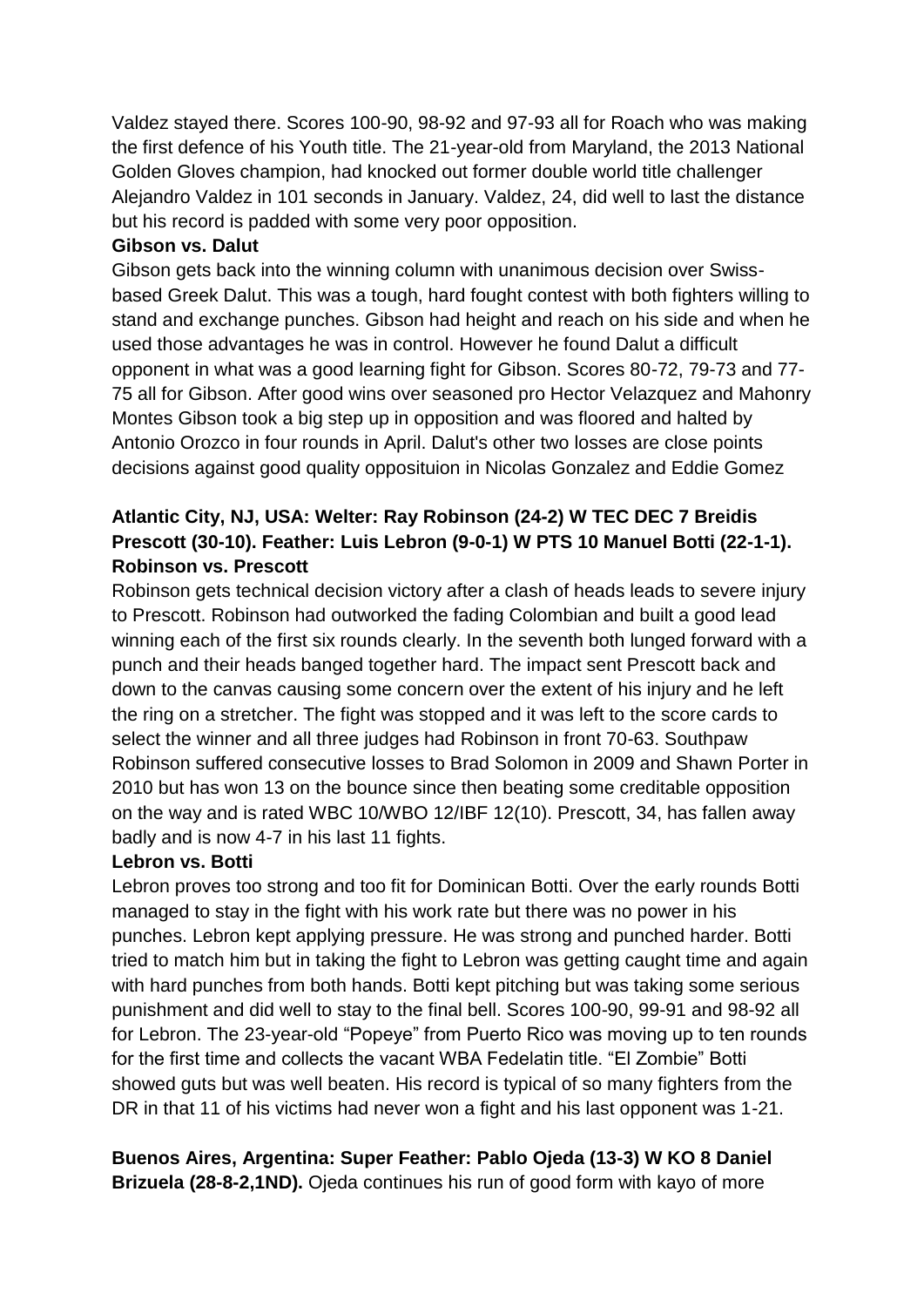experienced Brizuela. Ojeda's power was shown in the first when he put Brizuela down with a lefty hook to the body. Ojeda continued his assaults over the next three rounds but Brizuela found some spec and was more competitive over the fifth and sixth. Ojeda took over again in the seventh flooring Brizuela with a series of head punches. Brizuela made it out of the round but in the eighth another left hook to the body put Brizuela down and he was counted out. Ojeda, 26, the Argentinian No 9 feather, makes it 9 wins by KO/TKO and has won 6 of his last 7 fights. Brizuela, 31, was considered a hot prospect way back. He beat Mickey Bey in the Americas Olympic Qualifier for the 2004 Olympics and although failing to gain a medal at the Games he lost only one of his first 29 pro fights. From there it has been downhill most of the way and this is his sixth loss by KO/TKO including three in a row.

# **Niagara Falls, Canada: Super Welter: Phil Lo Greco (28-3) W PTS 8 Jesus Gurrola (24-12-3).**

## **Lo Greco vs. Gurrola**

Lo Greco gets by useful Mexican Gurrola by a majority decision in a sparkling contest. Lo Greco pressed Gurrola all the way and the fight was full of exciting exchanges as the two styles made for an excellent contest. It was close but Lo Greco just had the edge and deserved the win. Scores 79-73 and 77-75 for Lo Greco and 76-76. The 32-year-old "Italian Stallion", he has dual Canadian/Italian nationality, is rebuilding after losses to Errol Spencer and Joe Elegele. Gurrola, 29, has gone down in tough fights against Antonio DeMarco, Thomas Dulorme and Ionut Dan Ion but would be welcome back on this showing. This was a Global Legacy Boxing & Lennox Lewis promotion and they intend to put on a series of shows at Niagara Falls,

#### **Neukoelln, Germany: Cruiser: Tevel Pulev (4-0) W KO 2 Drazan Janjanin (17-**

**16).** Pulev towered over Janjanin and with Janjanin fighting in a crouch Pulev initially found it difficult to land anything heavy. He walked Janjanin down in the first but when under pressure Janjanin dived forward head down and held so was not in real trouble. Pulev began to land some left hooks to the body in the second. He drove Janjanin to the ropes with a series of left hooks and Janjanin went backwards through the middle ropes and off the ring apron and down to the floor. The referee went over to see where Janjanin had landed and as Janjanin was lying flat out on his back on the arena floor just waived the fight over. Worryingly there was no real sign of urgency in treating Janjanin who was still lying on the floor and the cameras focussed on Pulev and his team and followed them back to the dressing with no indication of whether Janjanin was up yet or not. The 34-year-old Pulev, the younger brother of Kubrat, won silver medals at the 2010 and 2011 European Championships and competed at three world championships and the 2012 Olympics where he won a bronze medal after losing to Olek Usyk in the semi-finals. All four of his wins have come by KO/TKO but at 34 time is not on his side. Now 8 losses by KO/TKO for Bosnian Janjanin.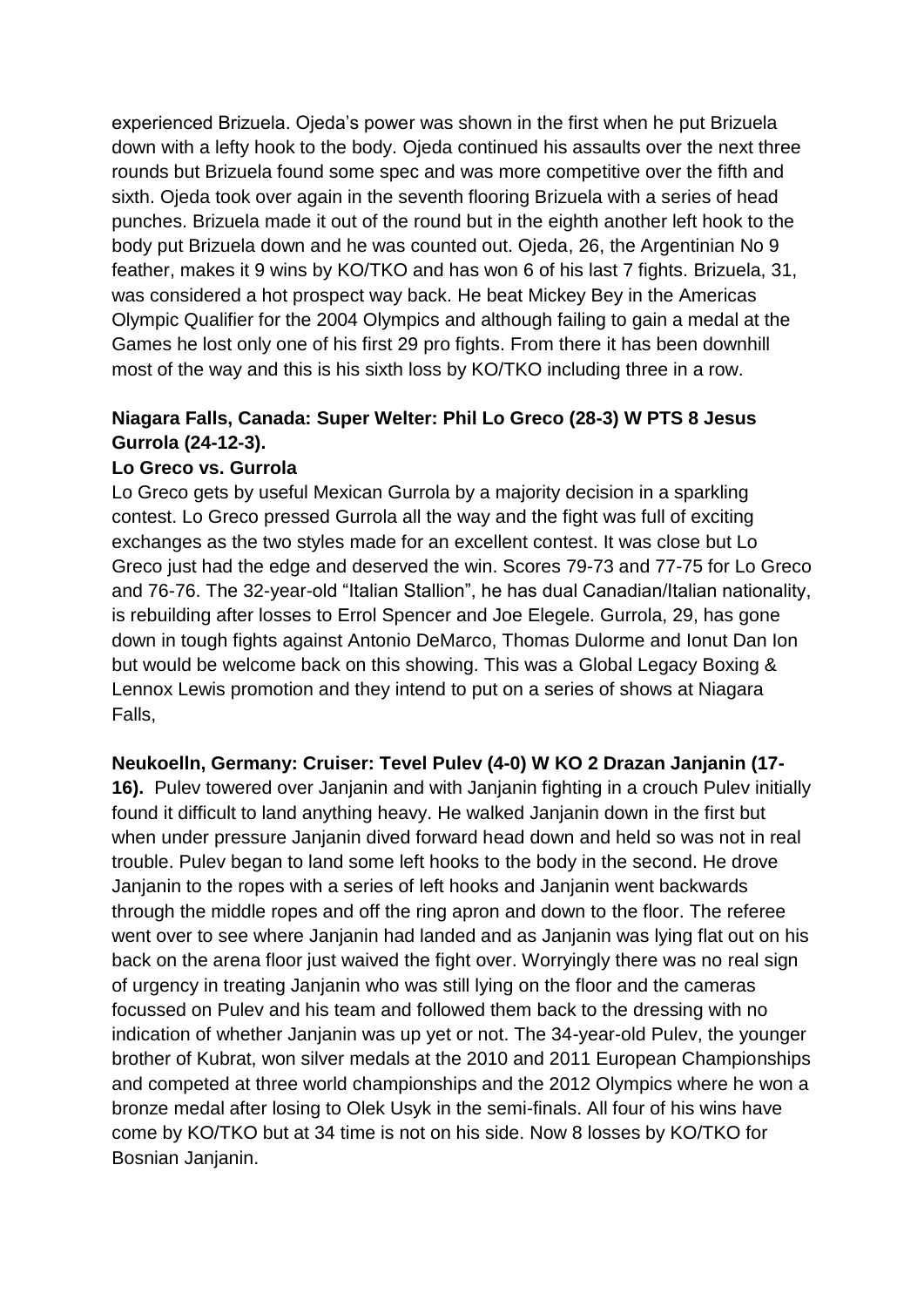# **Wandsbek, Germany: Middle: Ronny Mittag (30-2-1) W KO 5 Mihaly Donath (9- 8-1). Super Welter: Angelo Frank (11-1) W TKO 6 Ericles Torres Marin (20-11-1). Cruiser: Nikola Milacic (18-1) W RTD 3 Raoul Mbetu (0-2). Super Welter: Uensal Arik (24-2) W Mazen Girke (15-83-4).**

## **Mittag vs. Donath**

Mittag wins a total mismatch over late substitute the diminutive Donath. Mittag had huge edges in height and reach and in the first Donath just went backwards around the ring pushing out an occasional jab. Mittag was not really putting in much of an effort but landed a few jabs and body punches. It was much the same in the second and third with Mittag walking down the little southpaw and looking to be taking the fight a bit more seriously but with Donath landing the occasional light left. Mittag's frustration showed in the fourth as he was punching off the wrong foot and just letting punches go without a great deal of accuracy. Mittag ended it in the fifth with a right to the body that had Donath writhing in agony on the floor and counted out. Really just sparring and not very good sparring at that for the 28-year-old Mittag. He gets win No 15 by KO/TKO. He has lost only one of his last 29 fights, a split decision against Nuhu Lawal, and he showed he could fight with a split decision over Conrad Cummings in November. He is No 13 with the IBF. Donath, 21 a Romanian based in Hungary, gets his fourth loss in a row by KO/TKO.

#### **Frank vs. Marin**

Frank wins the vacant IBO International title with stoppage of Cuban oldie Marin. Frank controlled the fight from the start. Despite being much the smaller man he was able to work in close as Marin has only the most basic technique and no real skills. The Cuban was more dangerous with his head than his hands. His attacks were all head down and lunge forward and carless head work saw Frank suffer a deep cut over his left eye but his corner kept it under control. By the fifth Marin could hardly hold his hands up. He was given a standing count and also deducted a point for his head work. Rights to the head put Marin down twice in the sixth and although he made it to his feet after the second knockdown the referee stopped the fight. The 28 year old Frank makes it seven wins by KO/TKO. A circus performer he was at home here as the show was held in a circus tent. His loss was against Deniz Ilbay for the GBU world title in March and apart from that fight his opposition has been mediocre at best. The 40-year-old Hungarian-base Marin was poor and it is amazing he has found 20 opponents to beat.

## **Milacic vs. Mbetu**

This was a disgraceful mismatch as Mbetu hardly even knew how to hold his hands up. He was floored by a right to the body in the first and Milacic was able to batter away at him in a fight that not only should have been stopped in the first round but never been allowed to happen. Mbetu was down again in the second and made it to the bell and skittered his way through the third and then retired. The 6'5" (195cm) German Milacic has 11 wins by KO/TKO and has won his last 14 fights. Mbetu came in as a late substitute but the "match" was a disgrace.

## **Arik vs. Girke**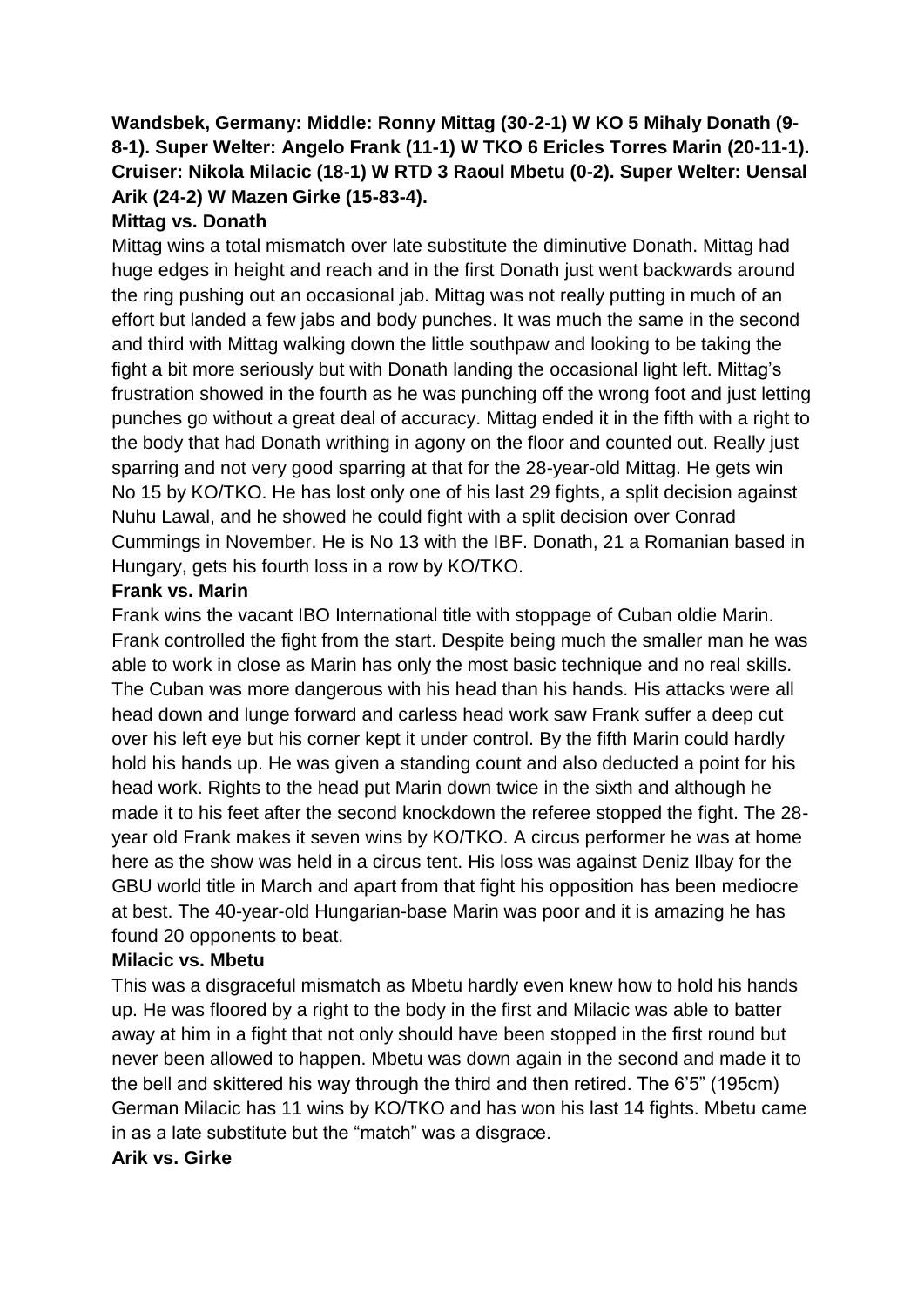Arik returns to action with a split decision win over Girke. The pattern for this fight was set in the first round as Arik boxed on the retreat countering the oncoming Girke but was constantly under pressure. Occasionally Arik stood and fired home quick combinations but generally it was stick and move. Girke had a degree of success in each round when he managed to cut off the ring and he never stopped coming. Scores 58-56 and 58-57 for Arik and 58-56 for Girke. The 36-year-old Arik, a former GBU and WBU champion, was having his first fight since July last year. Arik is politically committed have staged protests against the current Turkish government at his fights and in writing and is also the official ambassador for the Kinderherz Foundation which is committed to supporting children with cancer. German Girke, 33, is listed as a southpaw in BoxRec but he boxed orthodox throughout this fight. He passed the 100 fight mark in April and is now 0-16-1 in his last 17 fights.

**San Valetino Torio, Italy: Light: Gianluca Ceglia (14-3) W PTS 12 Eloy Iglesias** 

**(17-4-2).** Hometown fighter Ceglia wins the vacant IBF International title with unanimous decision over Spanish champion Iglesias. It was the superior skill set that won this one for Ceglia. He moved well, picked his punches cleverly and was more accurate. Iglesias was the one forcing the fight most of the time but his careless headwork led to him being deducted a point. Both had good spells early in the fight with Ceglia moving ahead over the middle rounds and then taking the eleventh and twelfth to wrap up the decision. Scores 116-111 twice and 117-110 all for Ceglia. The 27-year-old former Italian champion makes it four wins in a row. Iglesias, 27, was 10-1-1 in his last 12 fights.

## **Durango, Mexico: Cruiser: Denton Daley (17-1) W KO 5 Felipe Romero (19-15-**

**1).** Canadian Daley turns up in Mexico and gets another win. The Canadian Commonwealth champion was a couple of classes above Romero and after five onesided rounds the fight was over. The 35-year-old Daley gets his fifth win since losing to Youri Kayembre Kalenga for the interim WBA title in 2014. Seven losses in a row for Romero.

# **Tokyo, Japan: Welter: Daisuke Sakamoto (14-8-3) W PTs 10 Makoto Kawasaki (9-5-1). Super Light: Hiroki Okada (16-0) W PTS 10 Jheritz Chavez (7-2-2). Sakamoto vs. Kawasaki**

Sakamoto wins the vacant Japanese interim title with unanimous decision over Kawasaki. Sakamoto made the better start scoring with some hard combinations in the first. Kawasaki used his left hooks to edge the second and in the round a punch opened a cut over the right eye of Sakamoto. The third and fourth were close. After four rounds the scores were 49-46 twice for Sakamoto and 48-47 for Kawasaki. The fifth saw Sakamoto's work rate drop but he came back in the sixth putting pressure on Kawasaki. In the seventh the doctor examined the cut but allowed Sakamoto to continue and he swept the late rounds as Kawasaki tired. Scores 97-93 twice and 97-94 all for Sakamoto. The new interim champion will have to defend his title against champion Takeo Arikawa who stepped down due to injury. Sakamoto, 35, is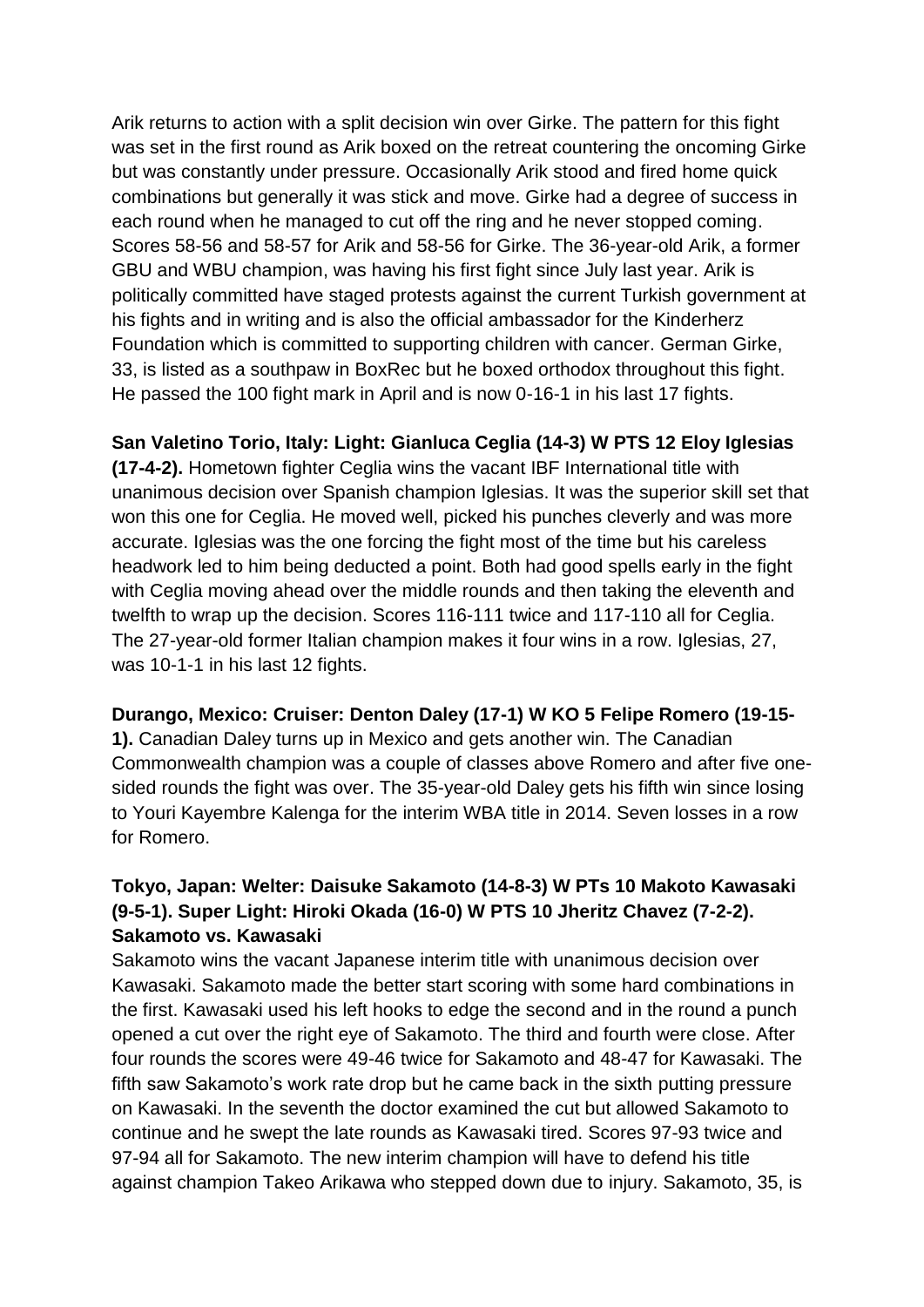7-0-2 in his last 9 fights. Kawasaki, the Japanese No 2 had won his last two fights. Both fighters were having their first ten round fight.

## **Okada vs. Chavez**

Okada dominates fight with Filipino Chavez but can't add to his inside the distance wins. The local fighter scored repeatedly with his jab and straight rights with Chavez scoring inside with some hard hooks. Despite a cut on his right eyelid coming from a clash of heads in the second round Okada continued to control the fight but had to survive a doctor's inspection of the cut and recover from a hard right in the fourth that staggered him. As Chavez tired over the closing rounds Okada fought a controlled fight not wanting to take any chances with the cut and boxed his way to a comfortable victory. Scores 100-90, 100-91 and 99-93 all for Okada. The OPBF No 4 is a former undefeated Japanese champion. Chavez keeps his card clean of any inside the distance losses.

# **Windhoek, Namibia: Welter: Bethuel Ushona (36-5-1) W PTS 12 Roman Belaev (16-3). Middle: Lukas Ndafoluma (9-1, ND) W PTS 12 Barend van Rooyen (24-5- 1).**

## **Ushona vs. Belaev**

Ushona retains his WBFederation title with clear victory over Russian Belaev. Ushona won this one mainly on the back foot. He used his superior speed and skill to outscore and frustrate Belaev. The Russian had periods of success when he was able to cut down space for Ushona and work on him against the ropes but that happened too rarely for Belaev to get a foothold in the fight. Ushona refused to be drawn into long exchanges moving, countering and showing excellent defensive work and emerged a deserving winner. Scores 117-111 twice and 118-110 all for Ushona. First defence of his WBFederation title for the 35-year-old Namibian. After winning his first 14 fights German-based Belaev lost to Ali Funeka for the IBO title in 2014, was inactive in 2015 and is now 2-2 in his last 4 fights.

## **Ndafoluma vs. van Rooyen**

Ndafoluma wins the vacant IBO All-African title in a fight that was closer than the scores indicate. South African van Rooyen was the aggressor constantly taking the fight to Ndafoluma. The Namibian showed good skills to keep van Rooyen at bay for much of the fight but van Rooyen had his share of success when he managed to get past the strong jab of the local fighter. It made for a close exciting fight with the cleaner work of Ndafoluma just giving him the edge. Scores 117-112, 116-112 and 115-114 all for Ndafoluma but it was closer than the widest scores. The local fighter gets his fourth win in a row. After losing in shots at the South African light and super light title van Rooyen was inactive for almost 12 year before returning to the ring in 2015. He lost to Chris Buthelezi for the South African middle title in June last year.

## **Managua, Nicaragua: Melvin Lopez (11-0) W TKO 5 Greivin Lopez (10-3). Minimum: Byron Rojas (20-3-3) W PTS 8 Carlos Ortega (11-5-2). Lopez vs. Lopez**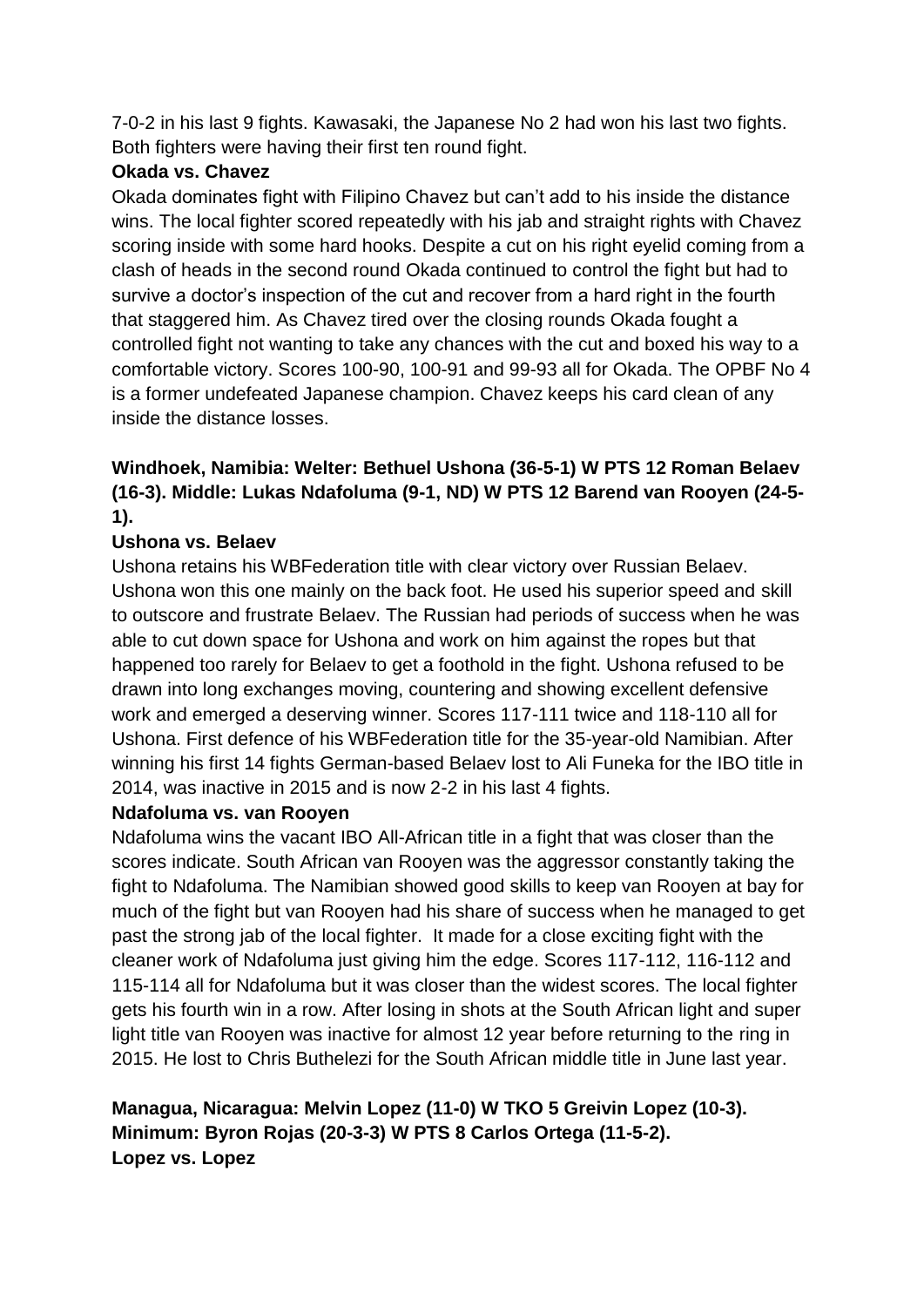Melvin L demolishes Costa Rican Ortega in five rounds. Melvin L nearly ended in the second when he landed a series of head punches which put Greivin L down. Greivin L beat the count and despite the best efforts of Melvin L made it to the bell. Melvin L seemed to go off the boil in the third and fourth letting Greivin L into the fight. Melvin L launched a big attack in the fifth landing hard to head and body and with Greivin L soaking up punishment the referee stopped the fight. Melvin blazed so brightly as an amateur there was talk of him being the next Roman Gonzalez but that talk has died away. This was his first defence of his WBC Latino title and his seventh win by KO/TKO. Greivin, 19, had won his first seven fights by KO/TKO but has fallen away since then.

## **Rojas vs. Ortega**

Rojas only just squeezes past Ortega thanks to a deduction. Despite has greater experience Rojas let himself be dragged into a brawl with most of the action in close with both working the body. Neither man was managing to dominate with Ortega cut over his left eye but matching Rojas punch for punch. A stupid error saw Ortega come out of the corner for the fourth without his mouthguard. It was a minute before it was spotted and the referee deducted a point from Ortega for that infraction. Rojas tired over the last two rounds and that allowed Ortega to stage a strong finish. Scores 77-74, 78-76 and 76-75. Local fighter Rojas, a former WBA and IBO champion, had sprung a huge upset when he beat Hekkie Budler for those tiles in March last year but he dropped the IBO title and lost the WBA title in his first defence against Thai Knockout CP Freshmart just three months later. He is rated WBA 2/WBC 3/IBF 5(4) so another title chance should come his way soon. Panamanian "Little Spider" Ortega, a former WBC Silver champion, fought way above expectations here.

**Panama City, Panama: Light Fly: Gilberto Pedroza (16-3-2) W TKO 4 Amrit Herrera (10-1).** Pedroza gets his fifth win in a row as he stops Herrera in four rounds in an all-Panama clash. Pedroza took the fight to Herrera from the start looking for an early win. His power gave him the edge and in the fourth he floored Herrera three times with the referee stopping the fight after the third knock down. The 24-year-old Pedroza lifts the WBA Fecarbox title. He has eight wins by KO/TKO and five victories in a row as he battles his way back into the world ratings."Kung Fu" Herrera, the WBC No 13, was making the second defence of his Fecarbox title.

## **Derby, England: Welter: Ryan Fields (11-3-1) W TKO 1 Dale Miles (15-4).**

It was expected that this local derby would be a close contest with Miles perhaps a slight favourite. Fields, 25, blew that expectation away as he floored Miles twice and it was over in 103 seconds. Fields retains his BBB of C Midlands Area title and is now 9-1-1 in his last 11 fights and has five wins by KO/TKO. Southpaw Miles, 32, dropped out of boxing in 2013 after going 2-3 in five very tough fights but returned in March this year with a win.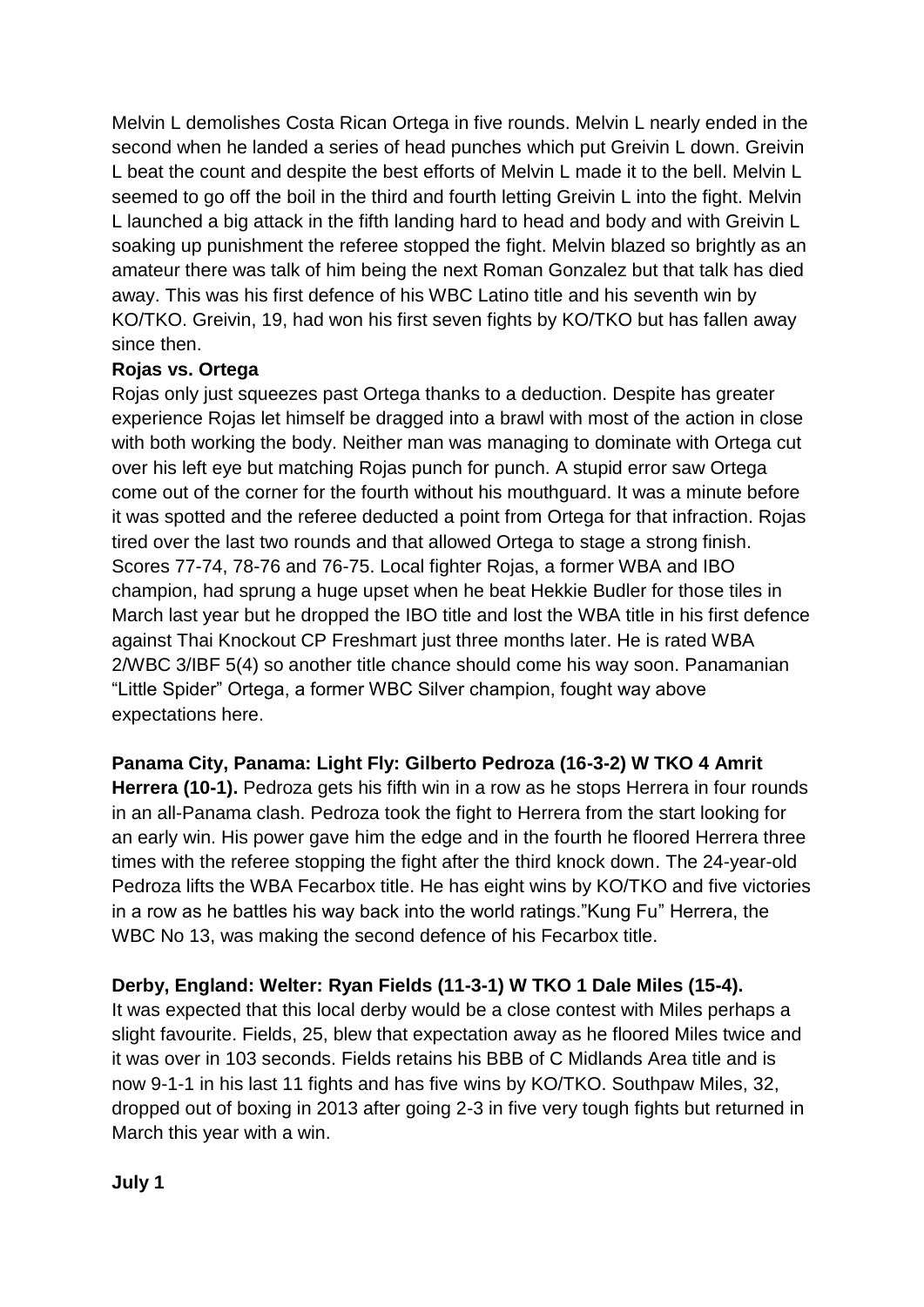# **Castano vs. Soro**

I got this one wrong. I underestimated Castano and thought Soro would beat him but the Argentinian went into the lion's den and won a split decision and came away with his interim WBA title intact.

# **Round 1**

Castano made a confident start. Despite giving away height and reach he was getting through with his jab and advancing quickly throwing hooks with both hands. Soro just did not get untracked.

Score 10-9 Castano

# **Round 2**

Castano's round again. Soro tried to get on the front foot and threw more punches but Castano was leaping in firing fast combinations to head and body and outscoring the local fighter.

Score 10-9 Castano 20-18

# **Round 3**

This round went in three phases. Initially Soro used his jab to control the action and scored with some straight rights. Over the middle period Castano again leapt in firing hooks only for Soro to get through with jabs and a long right just before the bell. Score 10-9 Soro 29-28

# **Round 4**

Castano took this one. Soro was just not throwing enough punches. Castano was walking in and landing hooks and uppercuts and getting through with rights to the head

Score 10-9 Castano 39-37

# **Round 5**

Soro had a better round. He used his jab more effectively and let his hands go more. Castano tried to finish the round strongly but Soro countered him well.

Score 10-9 Soro 48-47

# **Round 6**

Soro was the one doing the hard work at the start of this round. He had Castano retreating and was scoring with straight rights and lefts hooks. Castano cut loose at the end of the round with overhand rights but Soro had just done enough. Score 10-9 Soro 57-57

# **Round 7**

Soro's round and the clearest so far. The French fighter kept stabbing out his jab with Castano on the back foot for the whole round and now it was Castano not throwing enough punches.

Score 10-9 Soro 66-67

# **Round 8**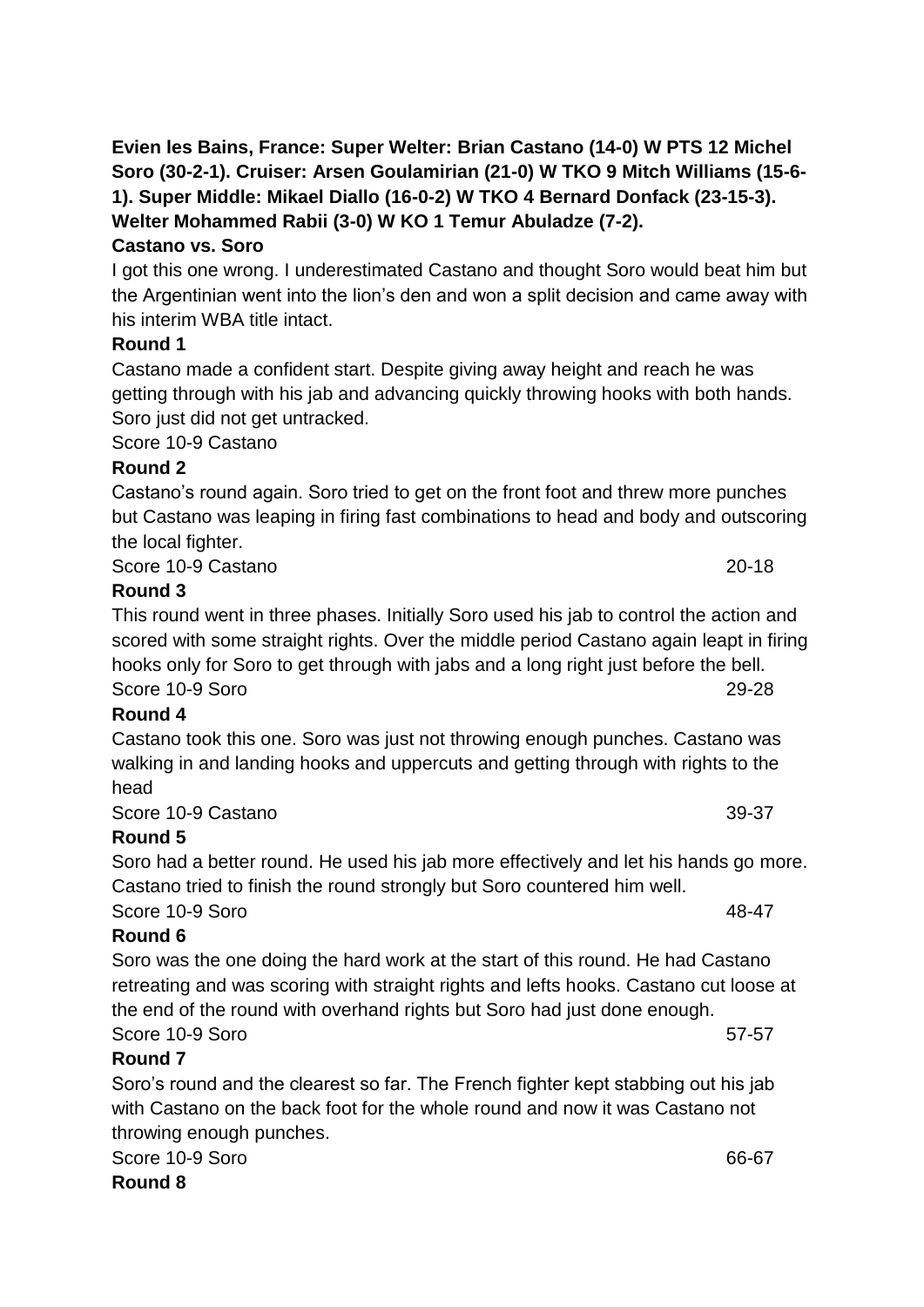Once again Soro's round. He was slotting home his jab and straight rights. Castano was retreating for almost the entire round not attempting to attack. He is not a back foot fighter and Soro was able to get through with precise shots.

**Round 9** Castano was letting his title slip away and he needed to do something. In this round he came out firing as he had over the early rounds. He was rumbling forward throwing hooks and uppercuts and just before the bell had Soro on the ropes under a series of overhand rights.

Score 10-9 Castano 85-86

# **Round 10**

Best round of the fight as they stood and traded punches more than at any time so far. Soro was picking and placing his punches better but Castano was busier and threw more. Very close but I just gave it to Castano Score 10-9 Castano 95-95

**Round 11**

This time Soro stood off more and threaded his punches through the guard of Castano. Castano was on the back foot for much of the round and did not pressure as much and Soro did the cleaner work.

Score 10-9 Soro 105-104

## **Round 12**

Both fighters just stood and threw punches in the last. Soro scored with some excellent counters but Castano often had the Frenchman pinned on the ropes throwing hooks and for me just edged the fight to hold on to his title. Score 10-9 Castano 115-113

## **Official scores: 115-113 twice for Castano and 116-112 for Soro**

There was an interminable delay before the scores were announced and Castano's team found out what the result was and were celebrating with Soro's team not having any information on the outcome. The problem was one of the judges had all of the scores under the right fighter and had Soro winning 116-112 but then wrote on his card "Winner Castano" and that seemed to require forever to sort out and I guess the fear was that he might have had the fighters mixed as happened in the Ryan Burnett vs. Lee Haskins fight, but eventually that was clarified and then the scores were announced officially. The 27-year-old Castano was making the first defence of his title and beating Soro in France was a much better achievement than winning the title over mediocre Emmanuel de Jesus. He showed here he belongs at this level. Ivory Coast-born Soro, 29, lost the fight due to his slow start but he can rebuild and get another chance.

# **Goulamirian vs. Williams**

After a slow start Goulamirian finally ends the fight in the ninth. Goulamirian took two rounds to get going as he initially had trouble with the southpaw style of Williams. From the third he constantly raked Williams with punches from both with Williams never really in the fight again. In the ninth with Williams bleeding from a cut and under heavy bombardment the referee stopped the fight. The 29-year-old Armenian-

Score 10-9 Soro 75-77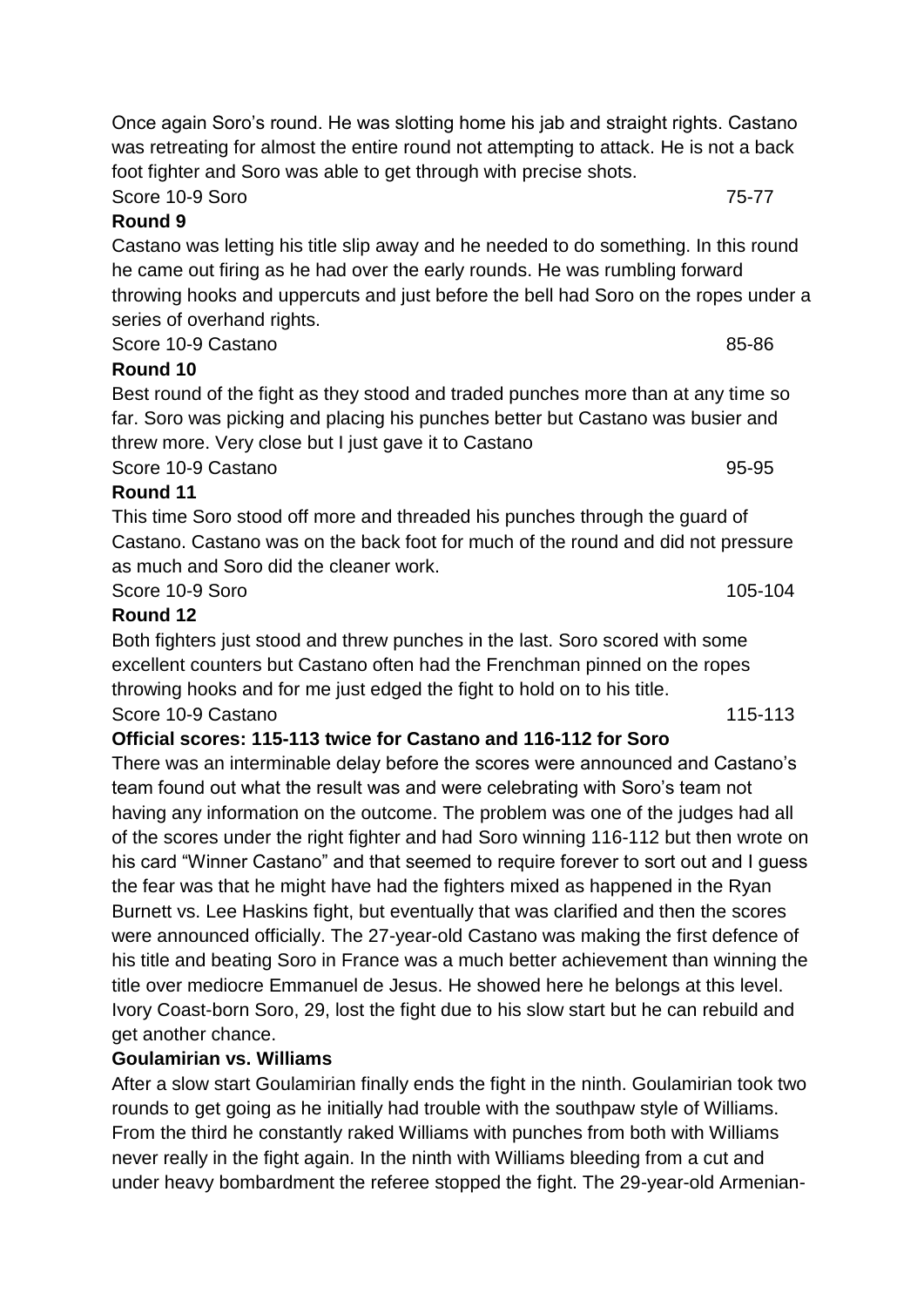born Goulamirian makes it 13 wins by KO/TKO including 7 inside the distance wins in his last 8 fights. He is a ridiculous No 2 with the WBA and based on the standard of his opposition his EBU No 13 is a better reflection. Michigan's Williams, 36, suffers his second loss by KO/TKO and had lost on points to unbeaten Ryad Merhy in May. **Diallo vs. Donfack**

Diallo extends his winning run to 12 with stoppage of Donfack. The Belgian-based Diallo had built a useful lead before a left hook to the body put Donfack on the floor in considerable pain and the fight was over. Diallo, known as "The Catalan Bomber" has scored 11 inside the distance wins in the 12 contest winning run. He was having his first fight since undergoing a nose operation. He is No 16 with the EBU. Cameroon-born, German-based Donfack, a former WBFederation world champion has now lost 5 of his last 6 fights.

#### **Rabii vs. Abuladze**

Olympian Rabii gets this one over quickly. Inside the first minute a left hook to the body put Georgian Abuladze down and he was counted out. The 23-year-old Moroccan has two wins by KO/TKO both of them coming in the first round, The World Champion and Olympic silver medallist has scored each of his wins in a different country. First fight outside of Georgia for Abuladze and first loss inside the distance.

# **Moscow, Russia: Heavy: Alex Povetkin (32-1) W PTS 12 Andriy Rudenko (31- 3,1ND). Super Light: Eduard Troyanovsky (22-1) W KO 4 Michele Di Rocco (41- 3-1). Feather: Valery Tretyakov (11-0) W PTS 10 Ruslan Berchuk (11-8). Povetkin vs. Rudenko**

Povetkin returns with a win as he outclasses the limited Rudenko. This one almost ended in farce. Povetkin took control in the first round forcing Rudenko back and landing some good left hooks to the body. Inside he landed two sharp right uppercuts and then swung a right that went past the left shoulder of Rudenko and landed on the back of his head. A couple of seconds later Rudenko stepped back indicating he had been hit on the back of the head. The referee stopped the action and sent Povetkin to a neutral corner. The referee, Rudenko's seconds and a doctor all kneaded and pushed Rudenko's neck and it certainly seemed as though the Ukrainian did not want to continue. After almost five minutes the referee made it plain he was not going to disqualify Povetkin leaving Rudenko to either retire or fight on. Rudenko decided to fight on. Povetkin again bossed the action in the second. Rudenko scored with a hard right to the head but once again Povetkin scored with right uppercuts and rocked the Ukrainian with a hard combination. Povetkin was scoring with hard punches to head and body in the third and fourth. Rudenko made an attempt at the start of the fifth to get on the front foot throwing lefts and rights but Povetkin double up his jab and scored well to the body to stop the drive from the Ukrainian. Rudenko got through with a hard right at the start of the seventh but Povetkin landed an even better one. In the eighth Rudenko complained twice about punches to the back of the head but the referee waived away his complaints and Rudenko had survived those neck jerking right uppercuts without any ill effect so his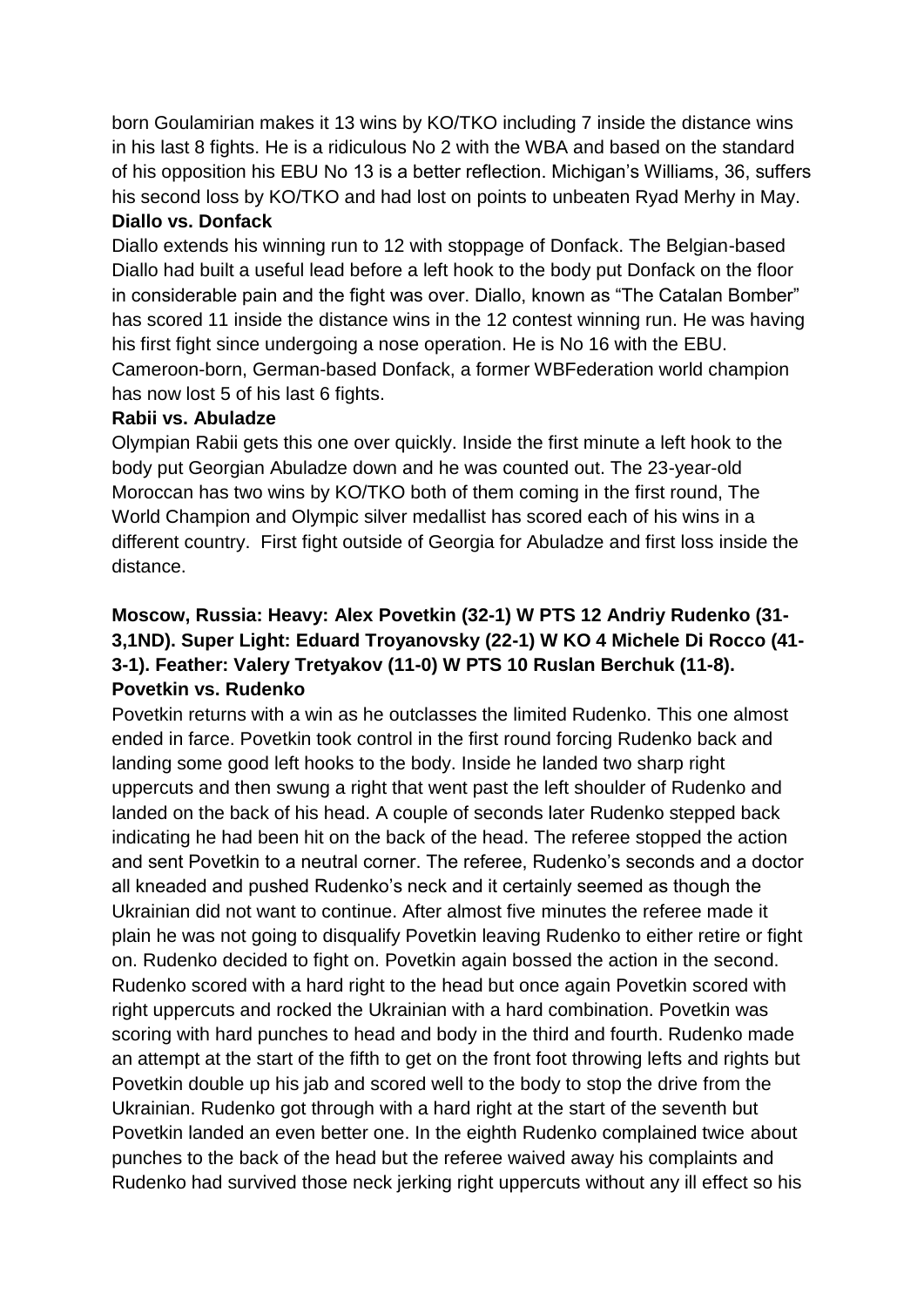complaint seemed a bit false. Both fighters were showing signs of tiredness in the ninth and the pace of the fight slowed over the closing rounds with Povetkin doing all of the scoring. Scores 120-108 twice and 120-109. The 37-year-old Russian wins the vacant WBO International and WBA Continental titles. Two positive tests cost Povetkin a shot at Deontay Wilder for the WBC title and a fight with Bermane Stiverne in a final eliminator for the WBC title. With these two new titles he will now be rated by both the WBA and WBO and as much as I abhor cheats I believe he is capable of giving any top heavyweight a tough fight. He has real power-he Is a curious build a bit like a bull's body on emu's legs – and has a solid chin. Rudenko, 33, was rated WBO 11/IBF 13(12) he is strong but slow and limited. I found it curious that not only did Rudenko not sit down between rounds but he would wander along the ropes to the nearest corned and back.

#### **Troyanovsky vs. Di Rocco**

Troyanovsky starts to rebuild his career after the shocking loss of his IBF title in December. The fight got off to a lively start with both fighters letting their hands go. Di Rocco was coming in low and throwing right crosses with Troyanovsky stabbing with his jab and firing rights. Late in the round one of those rights landed to the head of Di Rocco who stumbled and then went down heavily. He was up at six and after the count Troyanovsky landed another right just as the bell sounded. Troyanovsky rocked Di Rocco a couple of times with his right cross in the second. Di Rocco landed some heavy rights of his own in the third but a short overhand right put him down on his back. He was up at six and saw out the 30 seconds remaining in the round. In the fourth two strong jabs sent Di Riocco reeling into the ropes when he managed to get off the ropes another jab had him staggering and a right had him weaving on his feet and then falling flat on his back. Again he beat the count but one more right saw Di Riocco slumped down against the ropes and the fight was stopped. The 37-year-old Russian was having his first fight since being knocked out in 40 seconds by Julius Indongo. Italian Di Riocco, 35, a former undefeated European super light champion, was stopped in eight rounds by Ricky Burns for the vacant WBA title in May 2016.

#### **Tretyakov vs. Berchuk**

Tretyakov wins unanimous decision over Berchuk. Tretyakov made a slow start which allowed Berchuk to work well with his jab and land short hooks. Once Tretyakov got rolling he pressed Berchuk harder and landed some hard left hooks. Berchuk started to fade out of the fight over the second half of the contest and Tretyakov was able to open a wide gap in the scoring and win comfortably in the end. Scores 99-91, 98-93 and 97-93 all for Tretyakov. The 26-year-old Russian's career was interrupted when he was found guilty over a fatality following an altercation outside a night club. There were extenuating circumstances and he was punished with one year of restricted liberty and a fine. Berchuk has now lost to three unbeaten fighters in his last three fights.

## **Dresden, Germany: Light Heavy: Karo Murat (31-3-1) TKO 11 Dominic Boesel**

**(24-1).** Murat wins the vacant European title in epic able against previously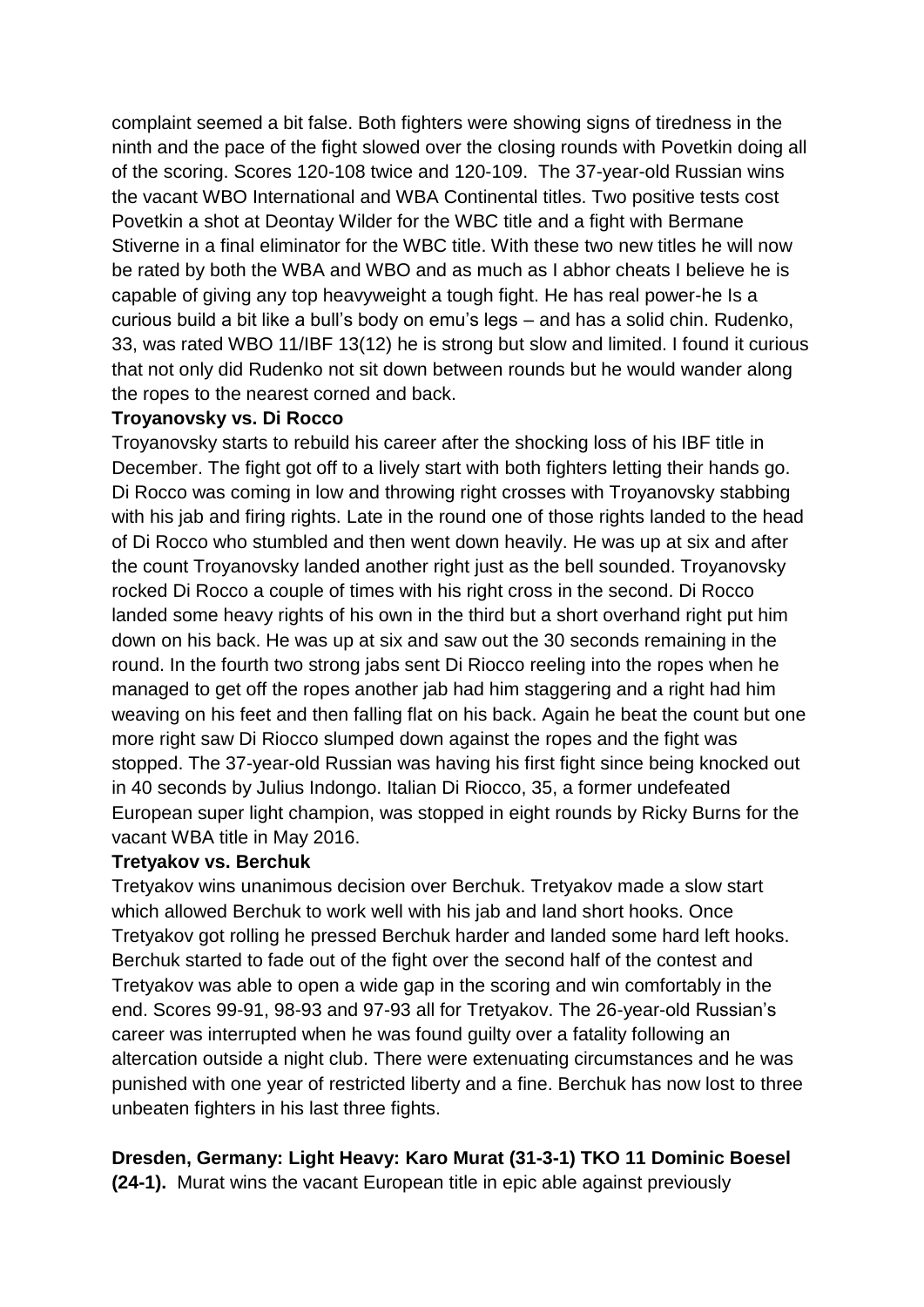unbeaten Boesel. From the start Murat was marching forward behind a high guard looking to take Boesel to the ropes and pound away to the body. Boesel was working behind a sharp jab and firing rapid combinations at the slower Murat. Boesel needed to stay off the ropes but over the first two rounds Murat kept forcing Boesel back and landing thumping hooks and heavy rights and looked to have shaken Boesel with a right in the second. As the fight developed Boesel continued to stab with his jab and rattle off speedy combinations. Murat opened his arms a couple of times to show they were not hurting him but they were scoring punches. Over the middle rounds Boesel moved more and stayed off the ropes more. Murat was willing to walk through Boesel's punches which lacked the powerful leverage that Murat was getting. Murat was loading up on his punches particularly the left hooks to the body. Boesel had to keep jabbing and moving and he did enough of that to have a small lead. A left hook had Boesel hurt in the eighth. He fired back bravely with blazing combinations but by the end of the round Murat was pounding Boesel again and Boesel was dropping his hands after each punch he threw in a sure sign of exhaustion. In the ninth Boesel gave it one big last effort as he boxed on the outside spearing Murat with lefts and rights but he looked to be fading. He bounced back in the ninth jabbing and moving but in the tenth he was moving less, punching less and holding more. A right uppercut shook him and two left hooks had him in deep trouble at the bell. Early in the tenth a couple of punches had Murat stumbling but he was soon marching forward again driving Boesel along the ropes into a corner. A left that snapped Boesel's head back almost had the referee stepping in and after two more head punches the fight was stopped. Great win for Armenian-born Murat. He lost to Bernard Hopkins in a dull fight for the IBF title in 2013 and a knockout loss to Sullivan Barrera in December 2015 put his future in doubt. This win puts him right back in the picture as Boesel was a ridiculously high No 2 with the WBO. Boesel had scored useful wins over Balazs Kelemen and Tony Averlant but his lack of power was evident. At 27 there is time to rebuild him but I can't see him as a future world champion.

# **London, England: Light Heavy: Frank Buglioni (20-2-1) W PTS 12 Ricky Summers (13-1). Super Welter: Ted Cheeseman (9-0) W TKO Matthew Ryan (14- 2). Feather: Reece Bellotti (10-0) W TKO 8 Jamie Speight (15-12).Cruiser: Lawrence Okolie (4-0) W KO 1 Russ Henshaw (7-6). Welter: Conor Benn (9-0) W TKO 3 Mike Cole (4-1-1). Light Heavy: Joshua Buatsi (1-0) W TKO 2 Carlos Mena (4-7).**

#### **Buglioni vs. Summers**

Buglioni wins unanimous decision over Summers and retains the British title in an excellent competitive scrap. Both fighters had some success in a close first round and Buglioni took the second as he hurt Summers with a snappy body punch. The third and fourth also went to Buglioni. The third was his best round so far as a right badly shook Summers and took the fourth as he finished the round strongly. Summers came into the fight more in the fifth scoring with rights of his own and he also took the sixth as Buglioni's work rate dropped. The seventh was close but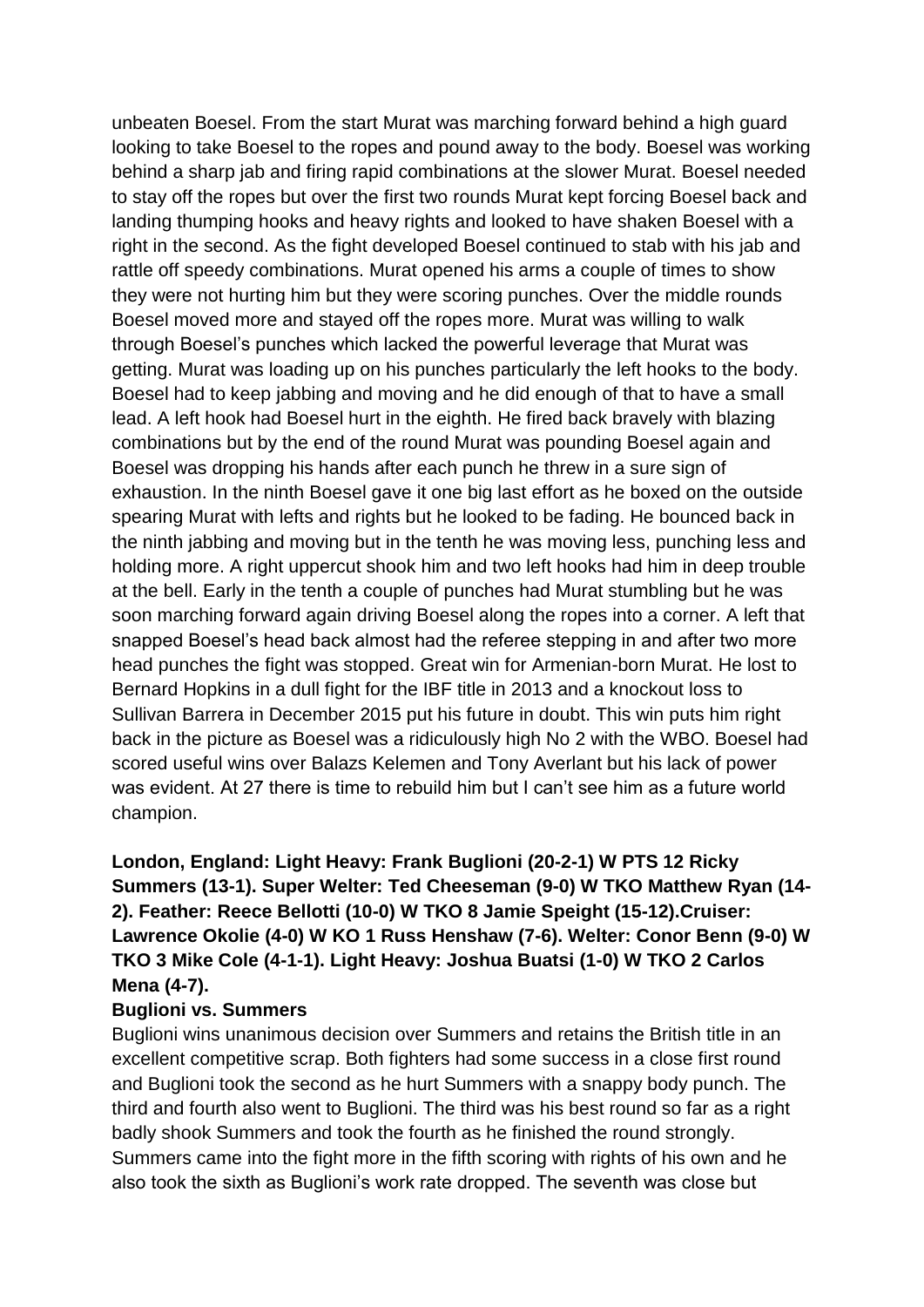Summers seemed to outwork Buglioni. The champion hurt Summers with a left in the eighth as both fighters were trading hard punches in an exciting contest and the fight was poised to go either way as Summers had a good ninth and the tenth was too close to call. From there Buglioni staged a strong finish. He staggered Summers with a hard combination in the eleventh and as the two tired battlers swapped punches in the last round a punch from Buglioni again staggered Summers and the champion took that round also. Scores 118-111, 116-113 and 115-114 all for Buglioni. The 28 year-old "Wise Guy" was making the first defence of the British title he won with an impressive victory over Hosea Burton in December. Since losing to Fedor Chudinov for the WBA super middle title September 2015 and moving up to light heavy he has been comfortable at the additional poundage and will be looking for an international title now. Summers was going past the eighth round for the first time and stepping up in the quality of his opposition but he fought hard for all twelve rounds and showed he belongs at this level.

#### **Cheeseman vs. Ryan**

Cheeseman just punches too hard for Ryan. Cheeseman was stalking Ryan throughout the first round. Ryan was circling the ring stabbing out his jab but Cheeseman was ducking under the jab leaving his hands free to score with hooks and uppercuts and he hurt Ryan with a hard left hook to the body. Ryan stayed off the ropes at the start of the second and did some good work with his jab and straight rights. Cheeseman landed a couple of crunching left hooks and was working Ryan over on the ropes at the bell. An overhand right and a couple of short hooks dropped Ryan early in the third. He was up quickly and tried to hold Cheeseman off with a good left hook but Cheeseman walked through that and drove Ryan to the ropes putting him down with a right/left combination. Ryan landed on his side and although he made it to his feet the referee rightly stopped the fight. An outstanding amateur the 21-year-old from Bermondsey was coming off an impressive stoppage of Lloyd Elliott (20-1). He wins the English title and makes it seven victories by KO/TKO. First loss by KO/TKO for Ryan who was making the first defence of his English title.

## **Bellotti vs. Speight**

Bellotti batters brave Speight to defeat in eight rounds. Bellotti hunted down Speight early getting close and landing some hurtful body punches. Speight survived some brutal punishment in the second as he lacked the power to keep Bellotti out. Speight boxed well on the retreat and showed some good defensive work but Bellotti landed some heavy stuff in the fifth and sixth as Speight tired. Speight spent much of the seventh with his back against the ropes as Bellotti pounded away to his body and when a right to the head rocked Speight badly the end looked near. Bellotti hunted Speight down in the eighth. He pinned Speight on the ropes and landed two heavy head punches and the fight was halted. The "Watford Bomber" Bellotti, 26, wins the vacant WBC International Silver title and has nine wins by KO/TKO, Fifth loss by KO/TKO for BBB of C Southern Area champion Speight.

#### **Okolie vs. Hanshaw**

Okolie is yet to hear the bell ending the first round. This was another too easy job for him. Hanshaw's tactics were to rush head down and grab Okolie. On one of his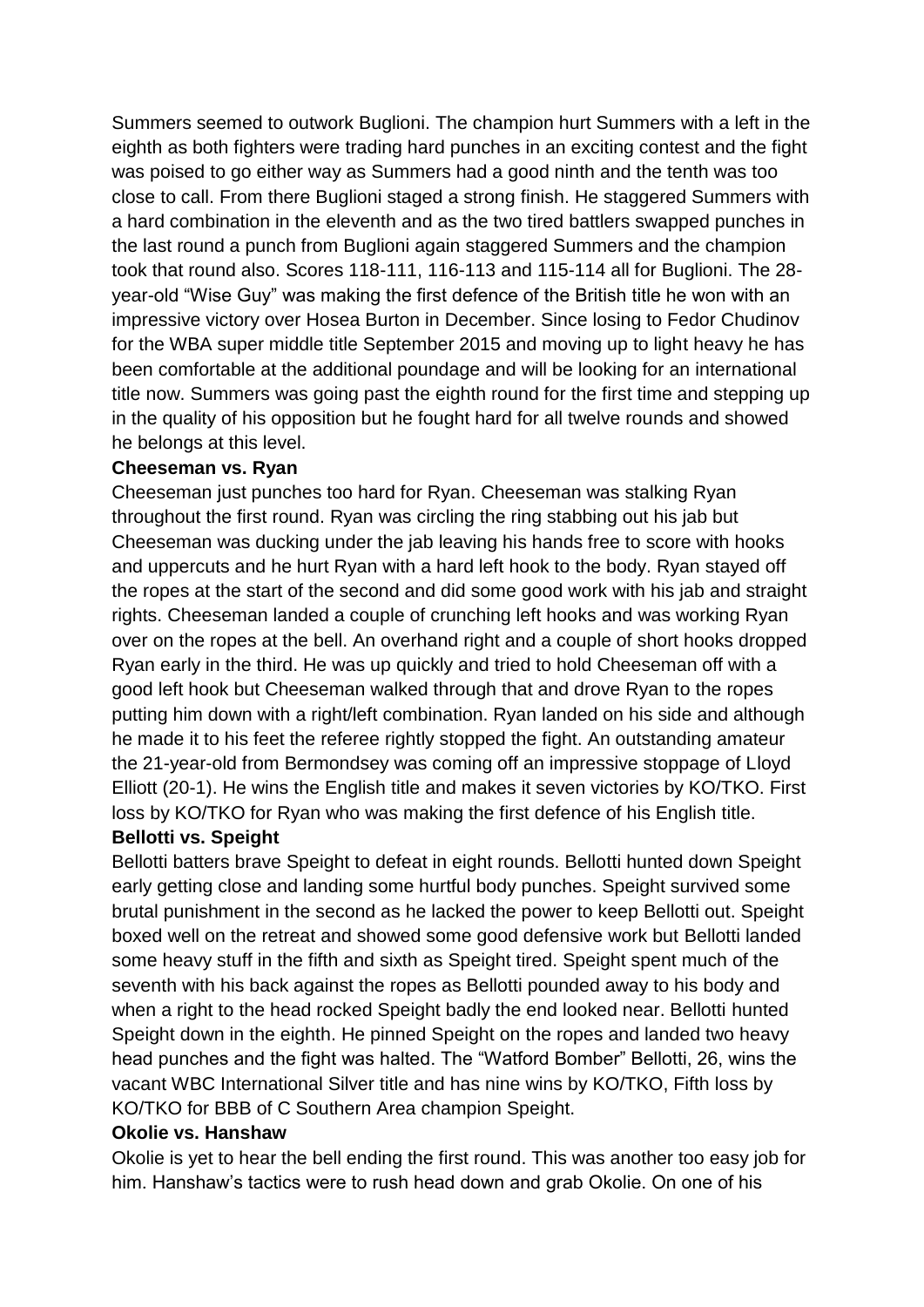rushes Okolie caught him with a right to the body that sent Hanshaw down in agony. After the eight count he tried another rush which was again met by a right to the body from Okolie and Hanshaw was down again. When the action resumed a right to the head sent Hanshaw tottering back to the ropes and the fight was stopped. The 24-year-old 6'5" (196cm) former top amateur has won all four of his fights inside a round so they need to find him some stiffer opposition so that he gets some useful ring time. Henshaw gets his third loss by KO/TKO.

#### **Benn vs. Cole**

Cole certainly came to fight. He chased after Benn from the opening bell trying to land with his southpaw lefts. Benn was content to let Cole come and Benn then either showed some good defensive moves or cracked home rights to the head. An uppercut rocked Cole and Benn fired a burst of combinations but Cole kept trying to land punches of his own. Cole started the second at a frantic pace chasing a fleet Benn until a straight right from Benn put Cole down. Cole got up but then it was Benn doing the chasing. He landed some booming head punches one of which brought blood flowing from Cole's nose but Cole was still trying to fight back at the bell. Benn cut loose in the third with a barrage of rights to the head and Cole went down. He made it to his feet and wanted to continue but the referee rightly stopped the fight. Injury meant this was the 28-year-old Destroyer's first fight for six months and he really looks to be on his way to the top. Cole showed plenty of courage and determination but that was not enough against a puncher like Benn.

#### **Buatsi vs. Mena**

Buatsi gets his first pro win as he halts poor Mena. Buatsi dispensed with any handshaking before the action and went straight after Mena. The Olympian battered Mena around the ring landing hooks, uppercuts right crosses with Mena never knowing where the next thump was coming from. Mena tried to punch his way out of trouble but was rocked by a hard right. Buatsi settled down and began to pick his punches and a rib crunching left hook saw Mena down on one knee. Again he tried to punch his way out of trouble with wide wild swipes leaving himself open to heavy head shots from Buatsi but Mena was still there at the bell. A right to the head put Mena down early in the second. He made it to his feet but another body punch followed by a succession of head punches saw him drop to his knew to get out of the storm. When the count was over another left hook to the body saw the last vestige of Mena's resistance crumble and the referee stepped in to stop the fight. The 24-yearold Ghanaian-born Olympic bronze medallist looked classy and powerful but it will need stiffer tests than this to judge how far he can go. He is an exciting prospect. Spanish-based Cuban Mena was a late selection and showed guts to keep getting up but has now lost his last 6 fights and this is his fifth defeat by KO/TKO.

## **Sacramento, CA, USA: Welter: Taras Shelestyuk (16-0) W TKO 3 Jesus Alvarez Rodriguez (15-3). Light: Jose Roman (24-1-1) W PTS 8 Miguel Mendoza (23-13- 2). Feather: Ruben Villa (7-0) W PTS 4 Jonathan Alcantara (7-16-2).** 32 **Shelestyuk vs. Alvarez**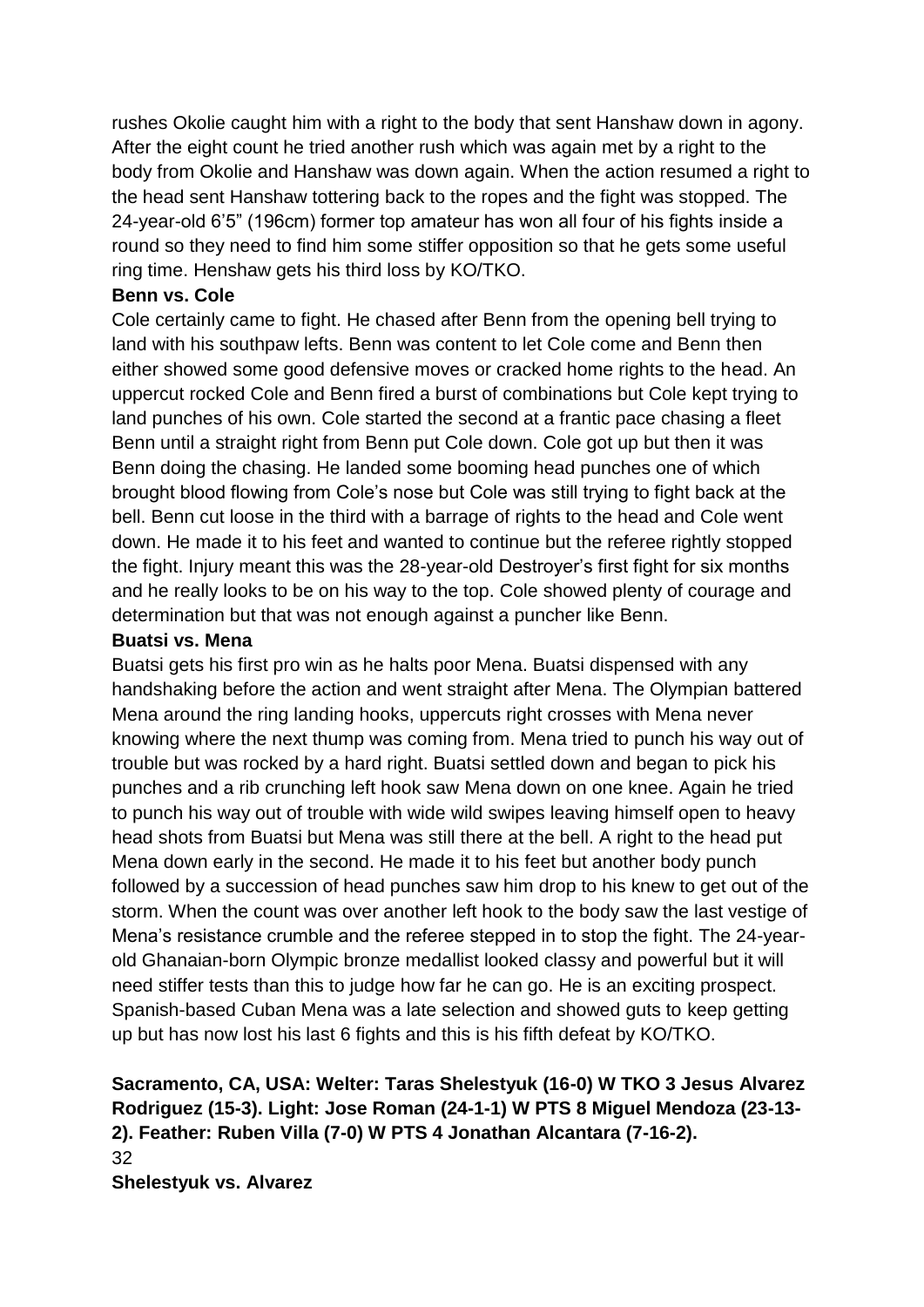Shelestyuk dismantles crude Alvarez. In the first round Shelestyuk had no problem in piercing Alvarez's guard with long southpaw jabs and lefts to the body. He had even less problem dealing with the crude rushing attacks from Alvarez. Late in the round a straight left, a right and another straight left sent Alvarez back and down. He was up and took the count and although landing more lefts Shelestyuk ran out of time to finish it. Shelestyuk sent Alvarez staggering into a corner with a left in the second and landed plenty more lefts to the body. Alvarez fought back and managed to land some punches but he was taking more punishment at the bell. Alvarez came out swinging in the third and his sheer aggression put Shelestyuk on the back foot. Once the storm blew itself out a short right and a long left from Shelestyuk sent Alvarez stumbling back and down against the ropes and the referee immediately stopped the fight. The tall Ukrainian goes to ten wins by KO/TKO. As an amateur he won a gold medal at the World Championships and bronze medals at the 2012 Olympics and the 2010 European Championships. After 15 wins against low level opposition Alvarez suffered back-to-back inside the distance losses against Ruslan Provodnikov and unbeaten Sammy Valentin with the Valentin loss being a 70 second kayo defeat. **Roman vs. Mendoza**

Roman gets his tenth win in a row as he outpoints Mendoza. The aggressive "El Gato" forced the fight with Mendoza willing to exchange but being outworked. Scores 79-74 twice and 78-74 all for Roman who is being sensibly matched-not too tough, not too easy. Now 5 losses in a row for Mendoza including defeats against Ray Beltran and Giovanni Santillan.

#### **Villa vs. Alcantara**

Villa remain unbeaten as he takes every round against Alcantara. Scores 60-54 from all three judges. The 20-year-old Thompson Boxing team fighter has to be worth watching. He was National Golden Gloves champion and scored two wins over Shakur Stevenson almost derailing Stevenson's march to Rio. Villa just missed out on a berth and was Olympic Alternate. Alcantara drops to 7 losses in his last 8 fights.

## **Doncaster: England: Bantam: Josh Wale (24-9-2) W PTS 12 Jamie Wilson (10- 2). Light: Lee Appleyard (11-3) W TKO 5 Steve Brogan (10-1-2). Super Feather: Samir Mouneimne (17-2-1) W PTS 10 Razaq Najib (6-2). Super bantam: Gavin McDonnell (17-1-2) W PTS 6 Simas Volosinas (7-62). Wale vs. Wilson**

Wale finally gets his reward as he wins the vacant British title but this one was a very close call with Wilson pushing the more experienced Wale all the way. Wale made the better start working on the outside finding space and slotting home accurate punches. After that Wilson closed the distance and pressed Wale harder and the rounds were much closer. Wale built an early lead but Wilson cut that down with effective inside work over the middle rounds. Even then the rounds were so close it was hard to separate the fighters and the outcome was in the balance to the last round. Wale had been twelve rounds five times and that experience helped him overcome a cut eye in the last to stage a slightly stronger finish and get the decision. There were many dissenters although Wale probably just deserved the nod. Scores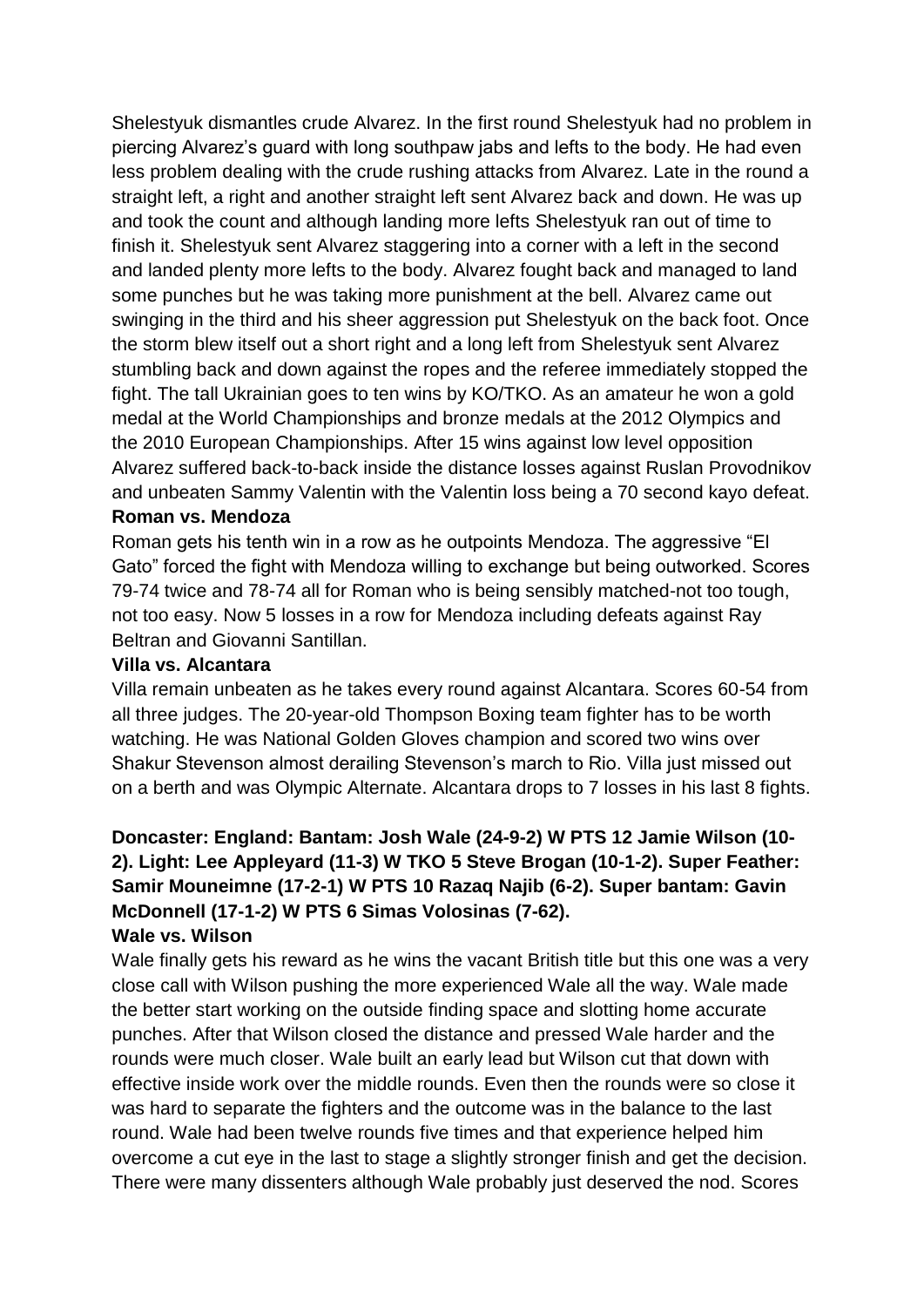115-114 twice and 116-112 all for Wale. In challenges for British, English, Commonwealth and WBC International titles Wale was 0-5-2 in title fights so it was good to finally see him win this one. Wilson, 25, was bidding to become the first British champion from Dundee and he came so close. He had lost to Anthony Nelson for the vacant Commonwealth super flyweight title in 2015 and had never gone past eight rounds before. He showed here that he could go the distance and still be strong but more important he showed he belongs at this level and it would be nice to think he would get a return but if not then another title shots sometime in the future is a certainty.

## **Appleyard vs. Brogan**

Appleyard wins the vacant English title with stoppage of Brogan. Both fighters were looking to establish control from the start leading to some fiery exchange. Pressure from Appleyard saw Brogan dipping and touching the floor with his glove resulting in a standing count. They continued to thrill the crowd as they traded punches in the subsequent rounds. Appleyard had a big fifth with Brogan again touching down briefly and having to take a count despite disputing the legitimacy of the knockdown. Now Appleyard was on top and had Brogan under bombardment for the rest of the round. In the sixth a right from Appleyard sent Brogan reeling into the ropes and as Appleyard was unloading punches the referee halted the fight. It is a case of third time lucky for Appleyard. He had lost previously in fights for both the BBB of C Central Area title and for the vacant Commonwealth title and this win gets him his first title. Brogan had drawn each of his last two fights and this was a step up for him in both distance and opponent.

#### **Mouneimne vs. Najib**

Once again the English title found a new owner as Mouneimne took a close unanimous decision over Najib. The furthest Najib had been in a fight before this was six rounds and he lost that one. Here he went ten rounds well and was competitive to the end, Mouneimne was the more experienced and the more skilful but he was pressed hard by Najib so hard that the decision could really have gone to either fighter with that little bit of experience just giving Mouneimne the edge. Scores 97- 94, 97-95 and 96-95 all for Mouneimne. As with Appleyard the 30-year-old from Hull wins a title at the third attempt having lost to two world rated fighters Josh Warrington and Ryan Walsh in fights for the vacant Commonwealth and vacant British titles respectively. He will be looking to build on this win. Najib belied his lack of experience and on the basis of this performance with a few more fights he will be back fighting for a title.

## **McDonnell vs. Volosinas**

Just a bit of paid sparring for McDonnell as he wins every round against late selection Volosinas. Referee's score 60-54. The downside to this one was a cut he suffered in the last round something he could have done without. This is his first fight since losing to Rey Vargas for the vacant WBC title in February. Eleven losses in a row for Lithuanian Volosinas.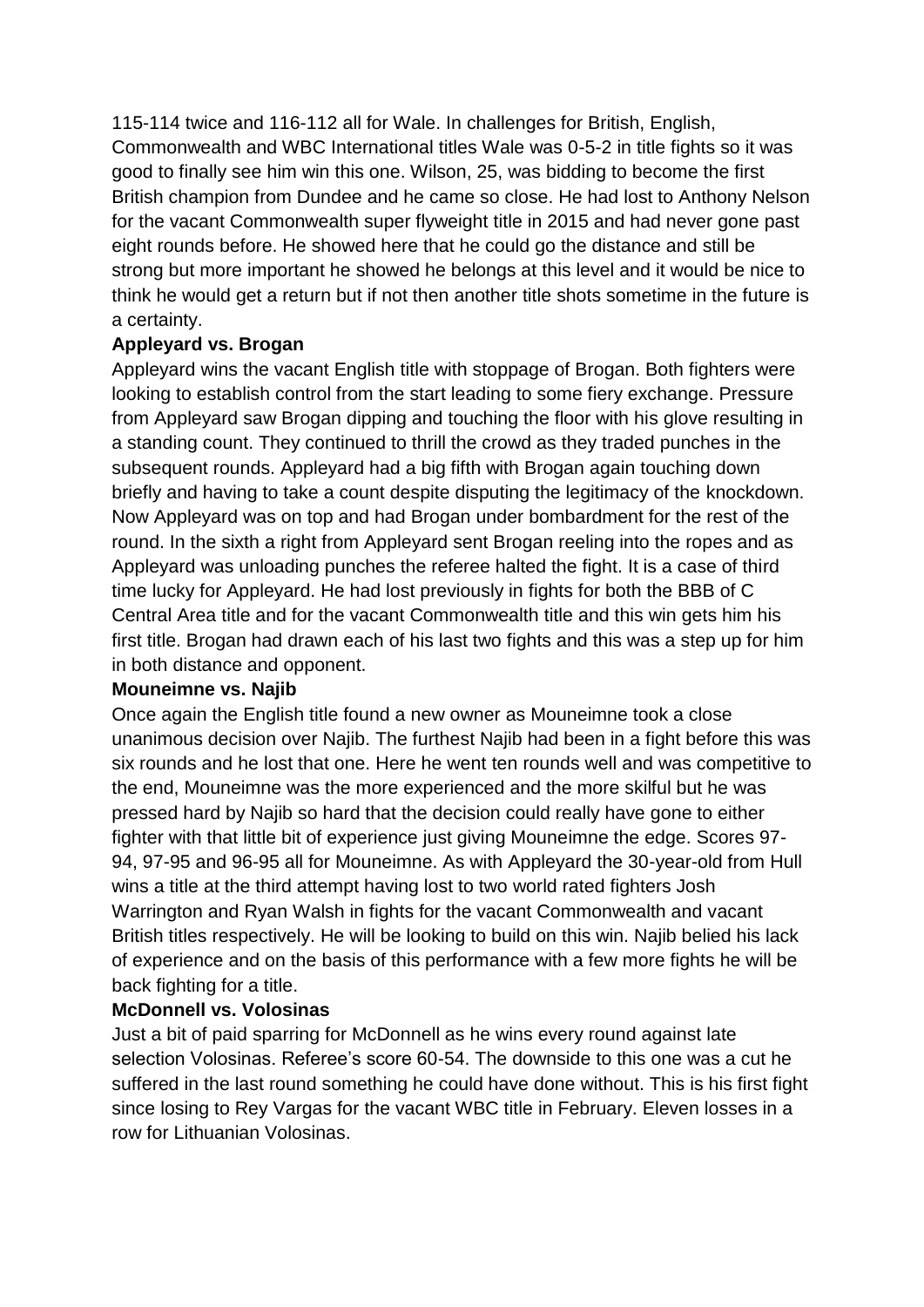# **Villa Mercedes, Argentina: Super Bantam: Diego De La Hoya (19-0) W PTS 10 Alan Luques (21-7). Light: Fidel Ruiz (12-0) W TKO 5 Guillermo Soloppi (22-17- 2). Claudio Echegaray (18-0-1) W KO 9 Diego Santillan (23-2). Bantam: Carlos Sanrdinez (10-0) W PTS 12 Daniel Coronel (5-5-1).**

## **De La Hoya vs. Luques**

De La Hoya tops the card at this new venue for boxing and remains unbeaten with a decision over experienced Argentinian Luques. The speed and accuracy of De La Hoya's punches saw him gathering most of the rounds over the first half of the fight. Luques showed some good counter punching but was being outboxed and outscored. Over the second half of the fight Luques had more success as De La Hoya's work rate dropped occasionally. Luques did enough to earn a couple of rounds but De La Hoya added another victory. Scores 98-92 twice and 97-93 all for De La Hoya. The 22-year-old Mexican was making the third defence of his WBC Youth title and was accompanied by cousin Oscar. Diego has useful wins over Jesus Ruiz and Luis Orlando del Valle and is rated IBF 6(4)/WBO11. Luques, a former Argentinian title challenger, had won 3 of his last 4 fights.

## **Ruiz vs. Soloppi**

Good win for Ruiz as he halts experienced Soloppi. After a rocky start Ruiz took control of the fight. Soloppi played very rough in the first round unsettling the less experienced Ruiz and some carless head work by Soloppi saw Ruiz cut on his right eyebrow. After that Ruiz controlled the action. Soloppi finally lost a point in the sixth for a deliberate head butt as he tried to stem the attacks of Ruiz. That did not work and as Ruiz continued to land with heavy punches the referee gave Soloppi a standing count only for Soloppi's corner to throw in the towel during the count. The 24-year-old "King Ruiz", the Argentinian No 3. wins the vacant South American title and gets his tenth win by KO/TKO. Four losses in a row now for former South American super feather champion Soloppi.

## **Echegaray vs. Santillan**

In his sternest test so far local lad Echegaray came through a tough fight with favoured Santillan to retain the interim WBC Latino title. It was a hard-fought close battle but southpaw Echegaray showed better skills using his longer reach to pile up the points and scoring with strong hooks to the body. It was those body punches that were the undoing of Santillan as left hook to the ribs put Santillan down in the ninth and he was counted out. The 27-year-old "Serpent", the Argentinian No 4 feather, now has 10 wins by KO/TKO. First fight for Santillan since losing on a seventh round kayo against Shinsuke Yamanaka for the WBC bantam title in 2015.

## **Sardinez vs. Coronel**

Sardinez wins the vacant South American title with a unanimous decision over Coronel in a battle of novices. Sardinez bossed this one all the way and despite a gutsy display Coronel was never really in with a chance of winning with Sardinez a wide points victor. Scores 119-109, 119 ½ -110 ½ and 119 ½ -111 ½. Sardinez had never been past six rounds before and Coronel never past eight.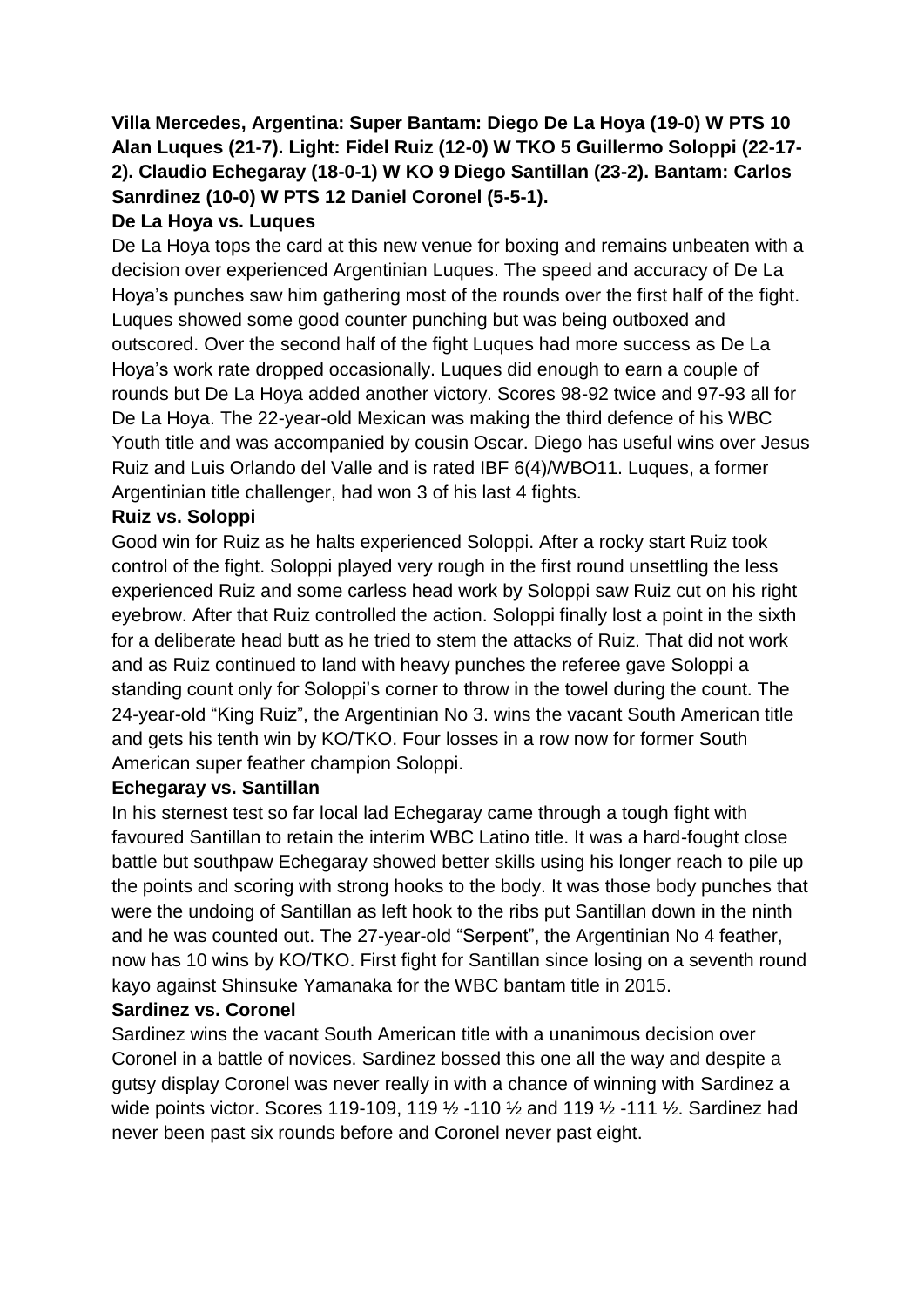**Pomezia, Italy: Cruiser: Simone Federici (11-1-1) W PTS 10 Francesco Cataldo (6-3).** Federici wins the vacant Italian title at the second attempt as he takes majority decision over Cataldo in a battle of local fighters. In this one it was whether you went for the more aggressive and busier Cataldo or the better skills and more accurate punches Federici. In the end the judges just came down on the side of Federici. Scores 96-94 and 96-95 for Federici and 95-95. The 23-year-old Federici, the No 6 in the Italian ratings, lost to Nicola Ciriani for this title in 2015 and is now 4-0-1 in subsequent fights. Cataldo, 35, had won his last 4 fights and was No 7 in the ratings.

**Tokyo, Japan: Super Feather: Kenichi Ogawa (22-1) W TKO 2 Hirotsugu** 

**Yamamoto (20-13-3).** Ogawa defends his title with ease as he blows away challenger Yamamoto inside two rounds. Ogawa almost ended it in the first. As Yamamoto stormed forward a left hook put him on the floor. He was up within the allotted ten seconds but was down again from a right and was saved by the bell. A batch of punches put Yamamoto on the canvas in the second and although he again made it to his feet he was under fire and the referee halted the uneven contest. Ogawa, 29, the WBC No 8, was making the fifth defence of his Japanese title. He has 17 wins by KO/TKO. From a child he practised Nippon Kenpo, a form of martial art, and some of the moves he learned there make him a difficult and unpredictable fighter to face. Yamamoto, 33, was knocked out in one round by Jhonny Gonzalez in a challenge for the WBC Silver title in September.

**Gomez Palacio, Mexico: Welter: Roberto Ortiz (35-1-2) DRAW 12 Diego Cruz** 

**(17-5-2).** The vacant WBC Fecarbox title remains vacant after these two fought to a unanimous draw in a bloody contest. Ortiz seemed to make the better start opening a cut on the right cheek of Cruz in the second and shaking him badly in the third. However Diaz fought had hard enough to make the first close and the fourth. After four rounds the judges had scored it 39-38 for Ortiz, 39-37 for Cruz and 38-38. They scrapped hard over the middle rounds trading punches and generally busting each other up with Ortiz getting the better of the exchanges. After eight it was still close with Ortiz 77-75 and 77-76 in front on two cards and the third standing at 77-77. Ortiz tired badly over the closing rounds. Cruz finished the stronger with a right causing a swelling on the left cheek of Ortiz and Cruz looked to have done enough to edge in front. Scores 114-114 twice and 113-113 for that rare thing a case where the three judges all scored the fight a draw. "Massa" Ortiz, 31, was unbeaten in his first 32 fights and won the WBC Silver title so was high in the ratings before being knocked out in two round by Lucas Matthysse in 2014. He is 4-0-1 since then against a reasonable but not outstanding level of opposition. Cruz, 23, had good wins over Jose Lopez and Ivan Cano before losing consecutive fights to Carlos Molina and unbeaten Alejandro Davila but he certainly re-established himself with this performance.

**Guadalajara, Mexico: Super Bantam: Luis Cusolito (25-2) W TKO 6 Victor Proa (28-3-2).** Argentinian Cusolito beats Proa in a match where both shed quite a bit of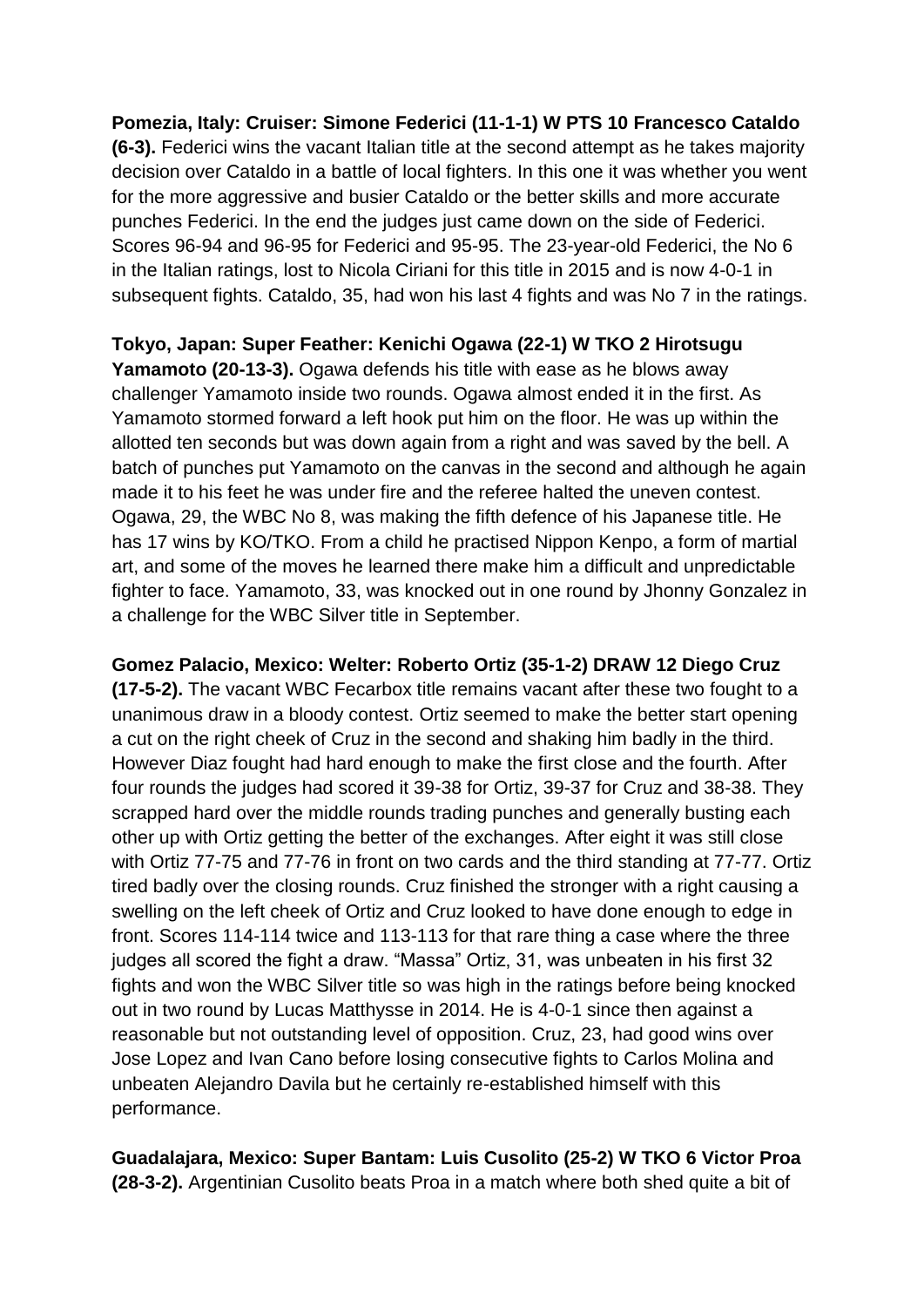blood. In the first round a punch from Proa busted open the nose of Cusolito and he had problems breathing from then. Despite that early set-back Cusolito began to take control of the fight and soon Proa was bleeding from cuts. By the end of the fifth the Mexican's right eye was completely closed and in the sixth his vision was too limited and when he was knocked down the fight was stopped. The 29-year-old Cusolito, the South American champion, wins the vacant WBC Latino title. He has lost only one of his last 12 fights and that was a last round stoppage against Moises Flores for the interim WBA title in 2015. Proa was unbeaten in his first 28 fights but then lost inside the distance to Raul Martinez and Joseph Diaz.

**Kempton Park, South Africa: Fly: Jackson Chauke (13-1-1) W TKO 9 Sibusiso** 

**Twani (11-9-**1). Chauke climbs back into the ring after almost two years away and gets a win. Twani was unrated and a not too demanding choice for a comeback but it took nine rounds for Chauke to get the win over Twani. The 32-year-old Chauke was a Commonwealth silver medallist and competed at the 2008 Olympics so he was expected to rise to the top quickly when he turned pro. All went well until he lost in a challenged against Lwandile Sityatha for the national title in 2013. After that he had just one more fight in 2013 and one in 2015 and seemed to have given the sport up so it will be interesting to see if he continues his comeback. Twani also had loads of rust to shed as this was his first fight since March 2015 and his first loss by KO/TKO.

# **Berne, Switzerland: Middle: Ramadan Hiseni (8-0) W PTS 10 Jacob Maganga (9-5-5). Super Middle: Mirzet Bajrektarevic (18-4) W KO 3 Bruno Tavares (10-1- 1).**

# **Hiseni vs. Maganga**

Youngster Hiseni gets another win as he earns wide unanimous decision over Maganga. Hiseni dominated the fight with his superior skill set with Maganga never really in the fight but showing a good defence. Hiseni had Maganga down in the tenth but just could not find the punch to end things. Scores 100-89, 99-89 and 99-90 all for Hiseni. The 20-year-old Swiss-based Kosovon was up at ten rounds for the first time. Tanzanian Maganga is an experienced journeyman who was 3-0-1 in his last 4 fights.

## **Bajrektarevic vs. Tavares**

Southpaw Bajrektarevic shows his power with stoppage of Tavares. The locallybased Tavares made the mistake of standing and punching with the dangerous Croatian and paid the price being knocked out in the third round. The 36-year-old Bajrektarevic makes it ten win by KO/TKO. He has won 7 of his last 8 fights with the loss being to Martin Murray in2015. For Tavares, who hails from Portugal, this is obviously a setback but he is good skilful boxer and at 26 has time to rebuild,

# **Paisley, Scotland: Feather: Declan Geraghty (15-2). W PTS 10 Michael Roberts (19-1-1). Super Feather: Jordan McCorry (13-3-1) W PTS 10 Jamie McGuire (8- 2-1).**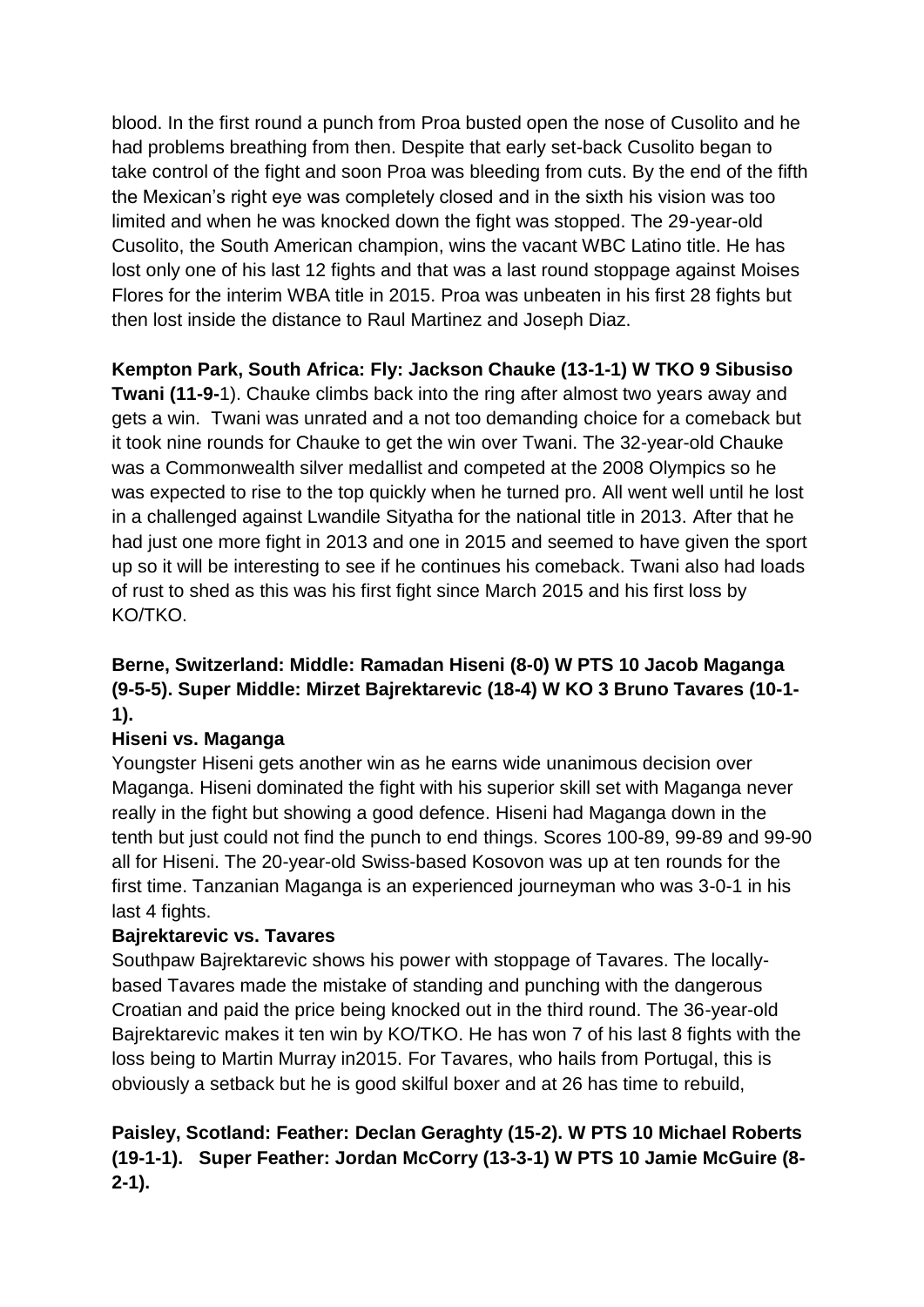## **Geraghty vs. Roberts**

This was a case of the substitute being better than the original opponent. Former Irish amateur stand out Geraghty answered a late call to come in as a substitute and the Dublin southpaw outboxed local fighter Roberts all the way to emerge the clear winner. Referee's score 98-92 for Geraghty. "Pretty Boy" Geraghty had been stopped in four rounds by James Tennyson in a fight for the Irish super feather title in March so he needed a win and made sure he got it. He won Irish titles at every level from Cadet through Junior and Seniors, won a silver medal at the European Union Championships and competed at both the European and World Championships. The late change of opponent did not help the 30-year-old Glaswegian Roberts as he gets his first loss as a pro. As an amateur he was Scottish champion and a quarter-finalist at the Commonwealth Games now he has a rebuilding job to do.

## **McCorry vs. McGuire**

McCorry wins the vacant BBB of C Scottish Area title with points decision over McGuire. Things started badly for McCorry as he was on the floor in the first round. He survived that scare and then dominated the fight to run out a clear winner. Referee's score 98-93. McCorry, 26, has won 4 of his last 5 fights. McGuire, 28, was 3-0-1 in his last 4 fights.

## **July 2**

**Brisbane, Australia: Welter: Jeff Horn (17-0-1) W PTS 12 Manny Pacquiao (59-7- 2). Super Fly: Jerwin Ancajas (27-1-1) W TKO 7 Teiru Kinoshita (25-2-1). Light Heavy: Damien Hooper (13-1) W PTS 10 Umar Salamov (19-1).Middle: David Toussaint (11-0) W PTS 8 Shane Mosley Jr (10-2). Feather: Michael Conlan (3-0) W TKO 3 Jarrett Owen (5-5-3)**

## **Horn vs. Pacquiao**

Horn stakes a claim to getting the best ever result for an Australian fighter as he get controversial unanimous decision over Pacquiao

# Horn vs. Pacquiao

## **Round 1**

Horn made a positive start. He took the fight to Pacquiao and used his reach advantage to score with some jabs and had the Filipino rattled when he worked him over on the ropes a couple of times.

Score 10-9 Horn

# **Round 2**

Pacquiao tried to force the fight more he was throwing more and having more success but was also having difficulty landing cleanly with Horn showing quick movement. The Australian was cleverly side-stepping Pacquiao's attacks but not landing enough.

Score 10-9 Pacquiao 19-19

**Round 3**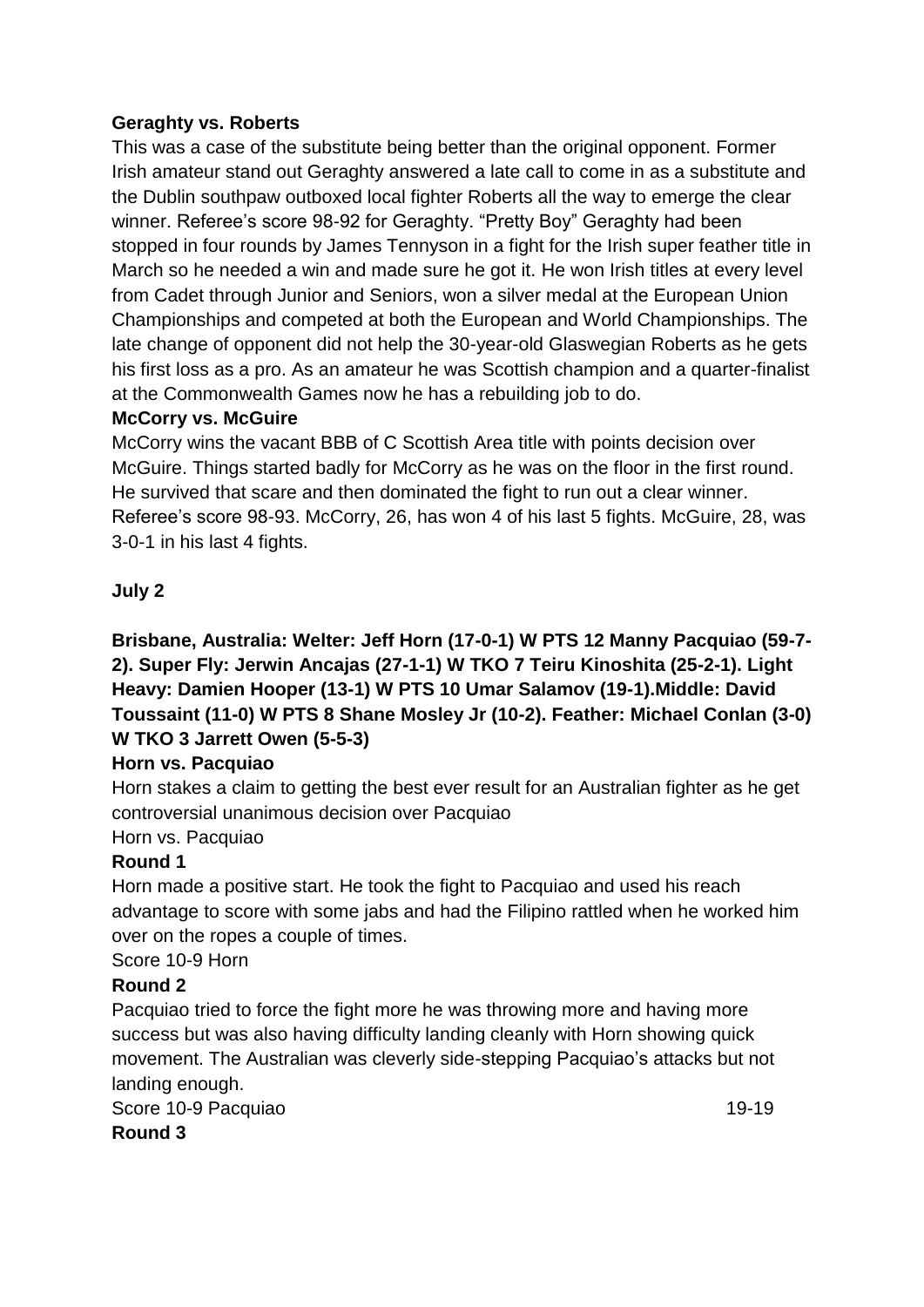Horn made a good positive start to this one coming forward and letting his hands go. and scoring with some sharp left hooks to the head. Pacquiao then took over and ended the round strongly timing his punches better and scoring with hooks. Score 10-9 Pacquiao 28-29

# **Round 4**

Pacquiao was having trouble settling into any kind of rhythm as Horn was constantly moving. Pacquiao landed a couple of counters but Horn landed a leaping left hook through the champion's guard and he outscored Pacquiao in this one. Score 10-9 Horn 38-38

## **Round 5**

Pacquiao had a better round here. Horn forced the action but Pacquiao was moving slickly and showing his old hand speed and getting home with quick counters. Score 10-9 Pacquiao 47-48

## **Round 6**

A clash of heads early in the round saw Pacquiao suffer a vertical cut in the hairline above his right eye and as is common with cuts to the head in bled freely but Pacquiao survived a doctor's inspection and landed some sharp counters. Score 10-9 Pacquiao 66-58

# **Round 7**

Pacquiao started the round well landing a sharp jab and catching Horn with some quick counters. Horn then drove forward and landed some good shots of his own. Once again heads clashed Pacquiao now had another cut again in his hairline but over his left eye. Horn had Pacquiao on the back foot and scored with some good rights to take the round.

Score 10-9 Horn 66-67

## **Round 8**

Pacquiao had a good round. He was quicker to the punch timing Horn's attacks and countering and then quickly stepping back to avoid getting entangled with the bigger Australian. A clash of heads opened a cut over Horn's right eye and he was thrown to the canvas but rightly it was not counted as a knockdown

Score 10-9 Pacquiao 75-77

# **Round 9**

A big round for Pacquiao. Horn made a promising start to the round but then Pacquiao shook Horn with a right/left combination and he drove the Australian around the ring with rights and lefts. Horn looked unsteady and very tired. Score 10-9 Pacquiao 84-87

# **Round 10**

Horn came out with fresh legs for the tenth. He resumed his lunging attacks scoring with straight rights. Pacquiao got through with a couple of counters but he was outworked.

Score 10-9 Horn 94-96

## **Round 11**

Pacquiao showed his skills in this one. Horn drove forward but the Filipino was catching him with right jabs and straight lefts and edged the round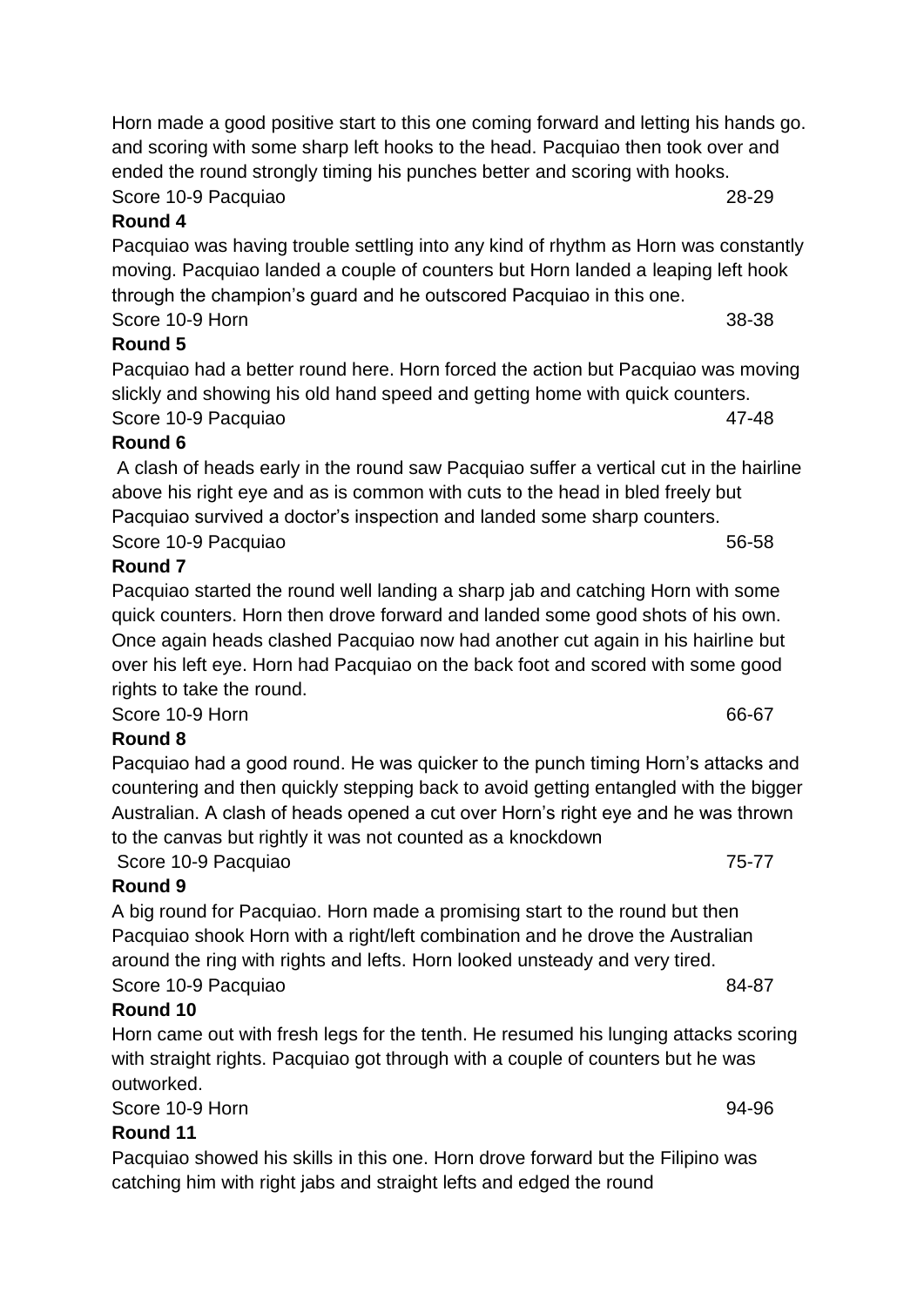#### Score 10-9 Pacquiao 103-106

#### **Round 12**

The action was frantic in the last with both fighters tired but trying to find the energy to get a decisive edge. Horn started the round strongly, Pacquiao countered well in the middle of the round but for me Horn just produced the stronger finish. Score 10-9 Horn 113-115

#### **Official scores: 115-113 twice and 117-111 all for Horn.**

I thought Pacquiao just edged it but I have no problems with the judges who had it 115-113 for Horn. Apart from Pacquiao's big ninth many of the rounds were close enough to have gone to either fighter. This was no robbery as some have claimed it was a close; hard fight all of the way. Horn fought an intelligent fight. He showed excellent side-to-side movement and used his strength to off-set the craft of Pacquiao and roughed the champion up in the clinches. His attacks were crude at times but effective. This was a disappointing performance for Pacquiao. With his huge extra experience, his much higher level of opposition and with Horn only having gone twelve rounds once this should have been a routine job for Pacquiao at his best but perhaps at 38 this is just the natural erosion of time on a great fighter. Horn wins the WBO title which is an impressive achievement for a fighter with only 17 fights. This is easily the biggest ever win by an Australian fighter and it was great to see the huge crowd for a sport that sometimes finds itself lucky to get any coverage in the Australian media. It also drew excellent cable figures for ESPN. Hopefully the 29-year-old local teacher's win will give the sport a boost in Aussie land.

#### **Ancajas vs. Kinoshita**

Ancajas retains the IBF title with stoppage of fellow southpaw Kinoshita. In the opening round Ancajas was landing some nice straight right jabs and following with straight lefts with Kinoshita not throwing much at all. Ancajas was again getting through with his jab and scoring with left hooks to the body in the second. Kinoshita was not quick enough and a swelling and small cut opened around his right eye. Ancajas scored with a nice right to the body and left to the head. They stood and traded at the end of the round with Kinoshita getting home some hooks but being outpunched by Ancajas. The referee had the doctor examine the damage around the right eye of Kinoshita before the start of the third round but he ruled it was OK for the fight to continue. Ancajas outboxed Kinoshita in the third and fourth. He was getting through with his right jab/straight left combinations and scoring with clusters of punches with Kinoshita throwing too little and lacking power. Kinoshita had a better fifth as he took the fight to Ancajas and had some success with his own rights and lefts to the body. Kinoshita was also more competitive in the sixth scoring with his straight right and left hooks but Ancajas landed some strong straight lefts as the round ended. In the seventh Ancajas landed a couple of hooks to the head and a right to the body and Kinoshita went down on his knees. He made it to his feet but there was blood coming from his nose and his right was closed and despite his protests the referee stopped the fight. The 25-year-old Filipino "Pretty Boy" was making the second defence of his IBF title. He makes it 18 wins by KO/TKO and 14 wins on the bounce since losing a majority decision to Mark Anthony Geraldo in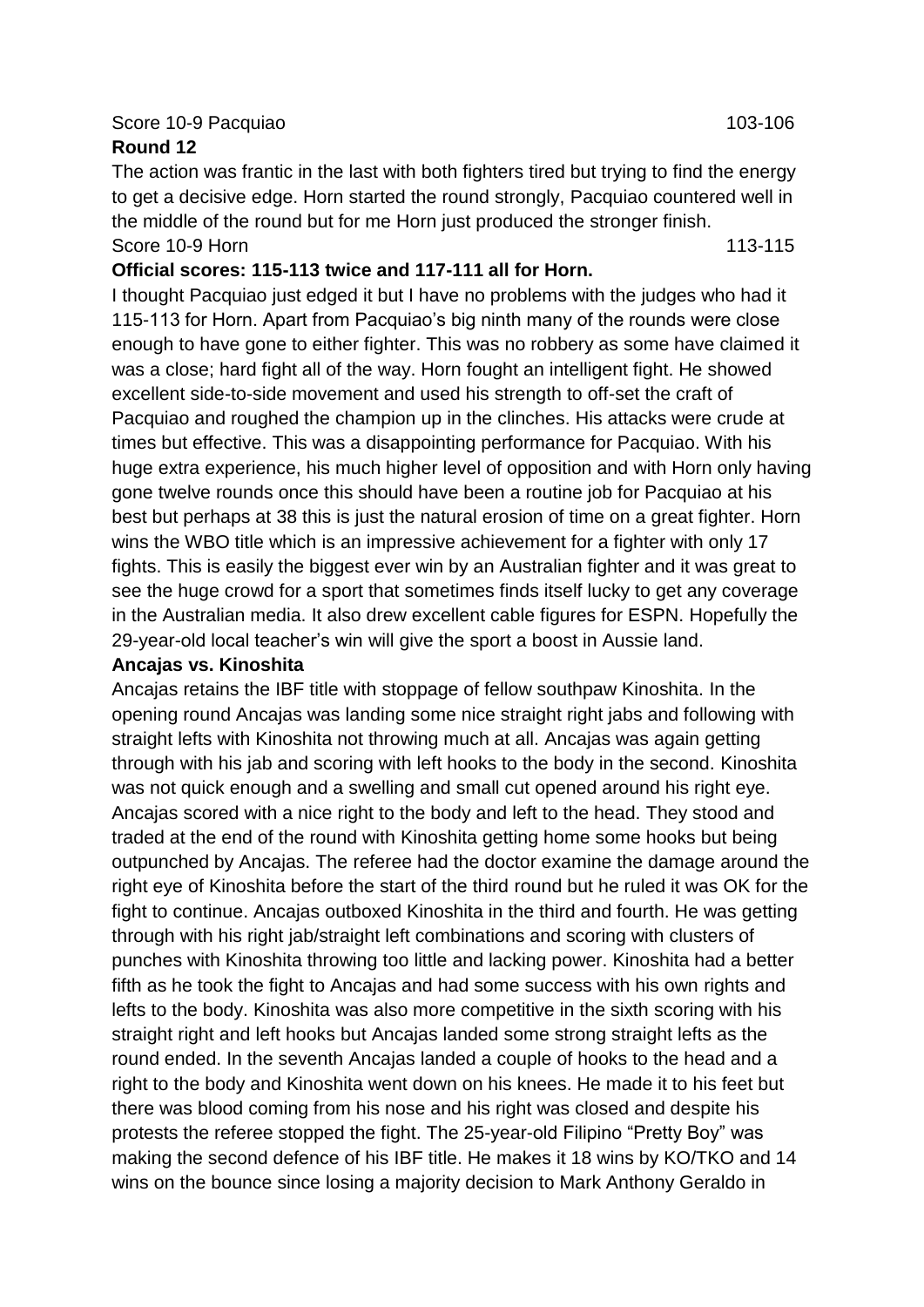2012. Kinoshita was having his second shot at this title having lost a clear decision to Zolani Tete for the vacant title in 2014.

## **Hooper vs. Salamov**

Huge win for Australian Hooper as he gets points decision over WBO No 8 Salamov. An early cut over his left eye dictated that Hooper should curtail some of his usual aggression and box more on the back foot. The slow but strong Salamov had height and reach over Hooper and rocked Hooper badly in the eighth but the Australian battled back and provided a storming finish in the last to cement the close win. Scores 96-94 for Hooper from all three judges. The 25-year-old from Toowoomba is finally realising the promise he showed as an amateur. He won a gold medal at the Youth Olympics, silver at the World Youth Championships and going into the 2012 Olympics he was the No 2 rated in the world at 82kg. He beat Marcus Browne in London but was then eliminated by the eventual gold medallist Egor Mekhontsev. He won his first nine pro fights but then his career came badly off the rails. He was flattened in 21 seconds by unheralded Rob Powdrill and was then found guilty of an assault on a policeman-spitting was considered an assault- and then assaulted a guy who tried to stop Hooper berating Hooper's partner and because of his earlier offence he was jailed. He was out of action for 15 months and is adamant his bad boy days are behind him. Russian Salamov had beaten reasonable level opposition in Doudou Ngumbu and Bob Ajisafe and at 23 can come again.

## **Toussaint vs. Mosley**

# **Australian middleweight prospect David Toussaint remained undefeated, improving to 11-0 (8 KO) with a decision win over Shane Mosley Jr, who falls to 10-2 (7 KO). Scores were 77-75 Mosley and 77-76 twice for Toussaint. Conlan vs. Owen**

Easy work for Conlan. He was stalking Owen over the first two rounds starting orthodox then changing to southpaw from half way through the first round. Owen made some rushing attacks but they were ineffective and in the second after going back to orthodox Conlan shook Owen with a right to the head and scored with a hard body punch. In the third some rib benders had Owen badly hurt and a left/right had him rocking before another left hook to the body sent Owen back to the ropes in a half crouch. He was on his way to the canvas but Conlan was on to him too quickly for him to drop and Conlan unloaded some more hard punches looking for the referee to step in and he did. Now three wins by KO/TKO all ending in the third round for the 25-year-old from Belfast a former European, Commonwealth Games and World Champion

**Fight of the week**: Horn vs. Pacquiao was the biggest fight but for entertainment Brian Castano vs. Michel Soro was best with honourable mentions to Karo Murat vs. Dominic Boesel and Frank Buglioni vs. Ricky Summers

**Fighter of the week**: Has to be Jeff Horn

**Punch of the week**: The straight right from Eduard Troyanovsky that put Michele Di Riocco down in the first round